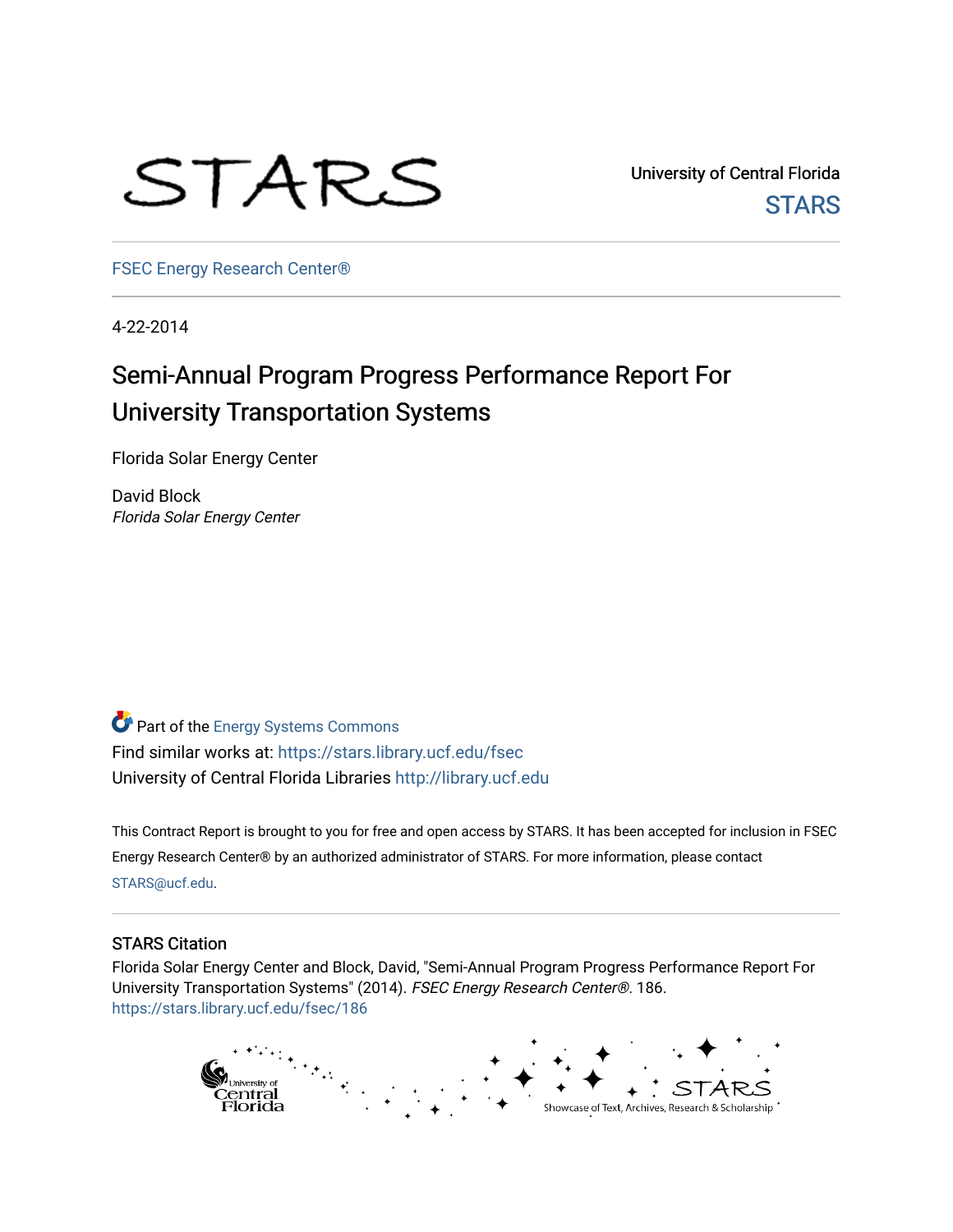# **EVTG Electric Vehicle Transportation Center**

#### **Semi-annual Program Progress Performance Report for University Transportation Systems**

U.S. Department of Transportation Research and Innovative Technology Administration 1200 New Jersey Avenue, SE Washington, DC 20590 Federal Grant Number: DTRT13-G-UTC51

| <b>Program Director:</b>          | Dr. David Block                                                                         |  |  |  |
|-----------------------------------|-----------------------------------------------------------------------------------------|--|--|--|
|                                   | Director Emeritus                                                                       |  |  |  |
|                                   | Florida Solar Energy Center                                                             |  |  |  |
|                                   | block@fsec.ucf.edu                                                                      |  |  |  |
|                                   | 321-638-1001                                                                            |  |  |  |
|                                   | 321-638-1010 (Fax)                                                                      |  |  |  |
|                                   | 321-432-7507 (Cell)                                                                     |  |  |  |
| <b>Submission Date:</b>           | April 22, 2014                                                                          |  |  |  |
| <b>DUNS Number:</b>               | 150805653                                                                               |  |  |  |
| <b>EIN Number:</b>                | 59-2924021                                                                              |  |  |  |
| <b>Recipient Organization:</b>    | University of Central Florida<br>12201 Research Parkway, Suite 501<br>Orlando, FL 32816 |  |  |  |
| <b>Recipient ID Number:</b>       | 20126116                                                                                |  |  |  |
| <b>Project Grant Period:</b>      | October 1, 2014 – September 30, 2017                                                    |  |  |  |
| <b>Reporting Period End Date:</b> | March 31, 2014                                                                          |  |  |  |
| <b>Report Term or Frequency:</b>  | Semi-annual PPPR#1                                                                      |  |  |  |
|                                   | $\sqrt{2}$                                                                              |  |  |  |

Hors Blk

1

University of Central Florida

**Signature:**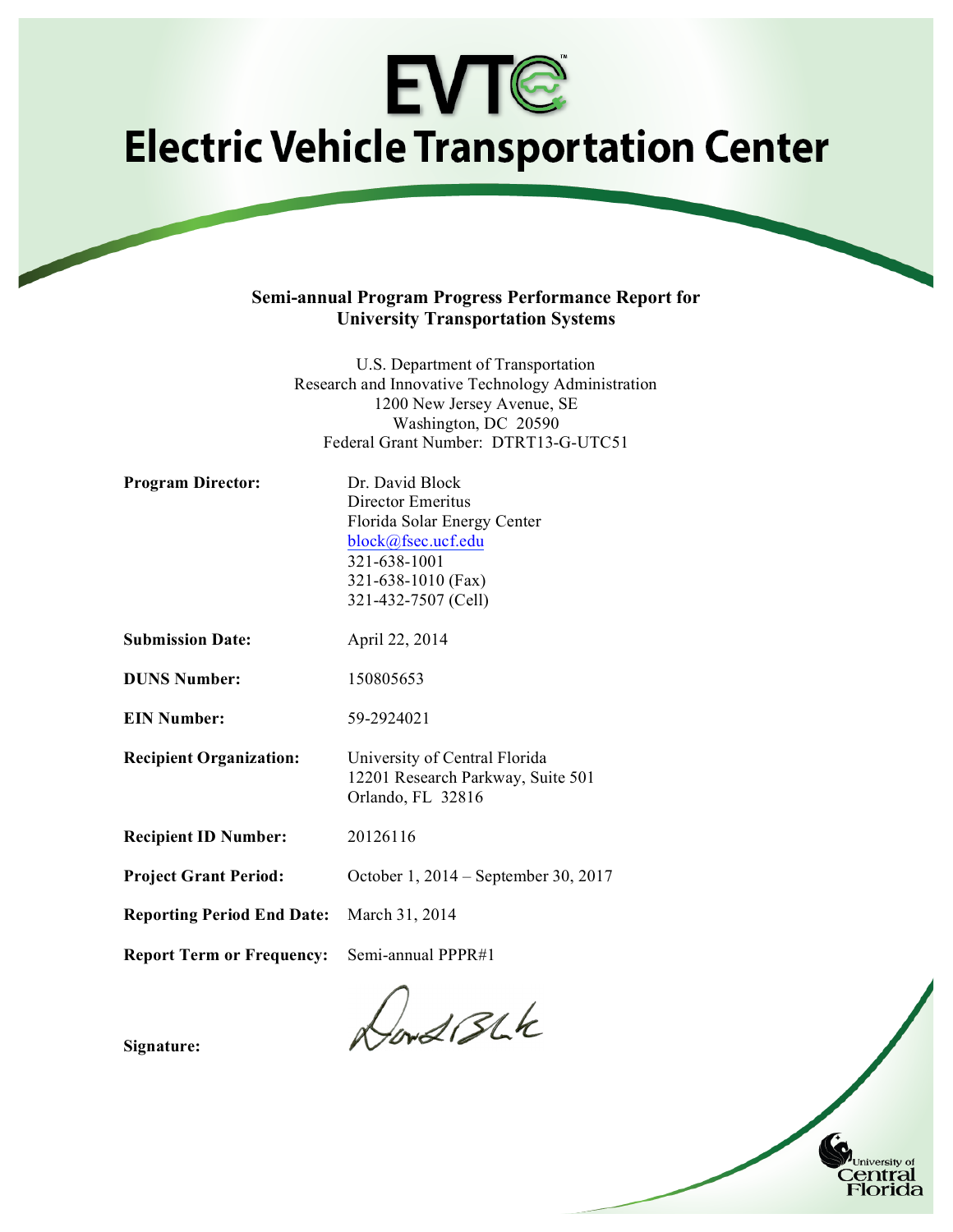# **Semi-annual Program Progress Performance Report for**

# **Electric Vehicle Transportation Center**

### **Submitted by:**

# **University of Central Florida**

**I. Accomplishments**

# *What are the major goals and objectives of the program?*

The Electric Vehicle Transportation Center's (EVTC) vision is to transform the country's transportation network into a fully integrated "smart" electric vehicle deployment system coupled with a "smart" electric grid achieved with maximum efficiency and minimum time and disruption.

To accomplish the EVTC vision, the Center's goals are to serve as the focal point for the U.S. Department of Transportation's strategic goal of planning for near-term integration of alternative fuel vehicles as a means to build a sustainable transportation system. The project will evaluate technologies, standards and policies to ensure seamless integration of EVs into a complex electricity grid and transportation network. The EVTC will bridge the gap between deployment of electric vehicles and the traditional transportation system.

To meet the EVTC's goals the EVTC will undertake five activities as follows: Research and Development, Industry Collaboration, Education and Workforce Development, Technology Transfer and Diversity.

# **Research and Development**

The R & D program uses a layered structure consisting of technical sub-tasks leading to the final desired output. There are four technical sub-tasks covering the areas of policies, standards, subsystems, and electric vehicle supply equipment analysis. These four sub-tasks feed into the three major outputs of specialized EV applications, large-scale social-economic implications and large-scale techno-economic systems and analysis.

# **Industry Collaboration**

Commercial adoption of the advanced technologies developed at the EVTC will require partnerships with a variety of external groups. For this reason, the EVTC has begun to collaborate with national groups (National Renewable Energy Laboratory, Electric Power Research Institute), with numerous private utility companies (Duke Energy Florida, Florida Power and Light, Orlando Utilities Commission) and with transportation groups/agencies (Florida Department of Transportation, Florida Turnpike Authority, Tallahassee StarMetro Bus System). Additional partnerships are developing as our work progresses.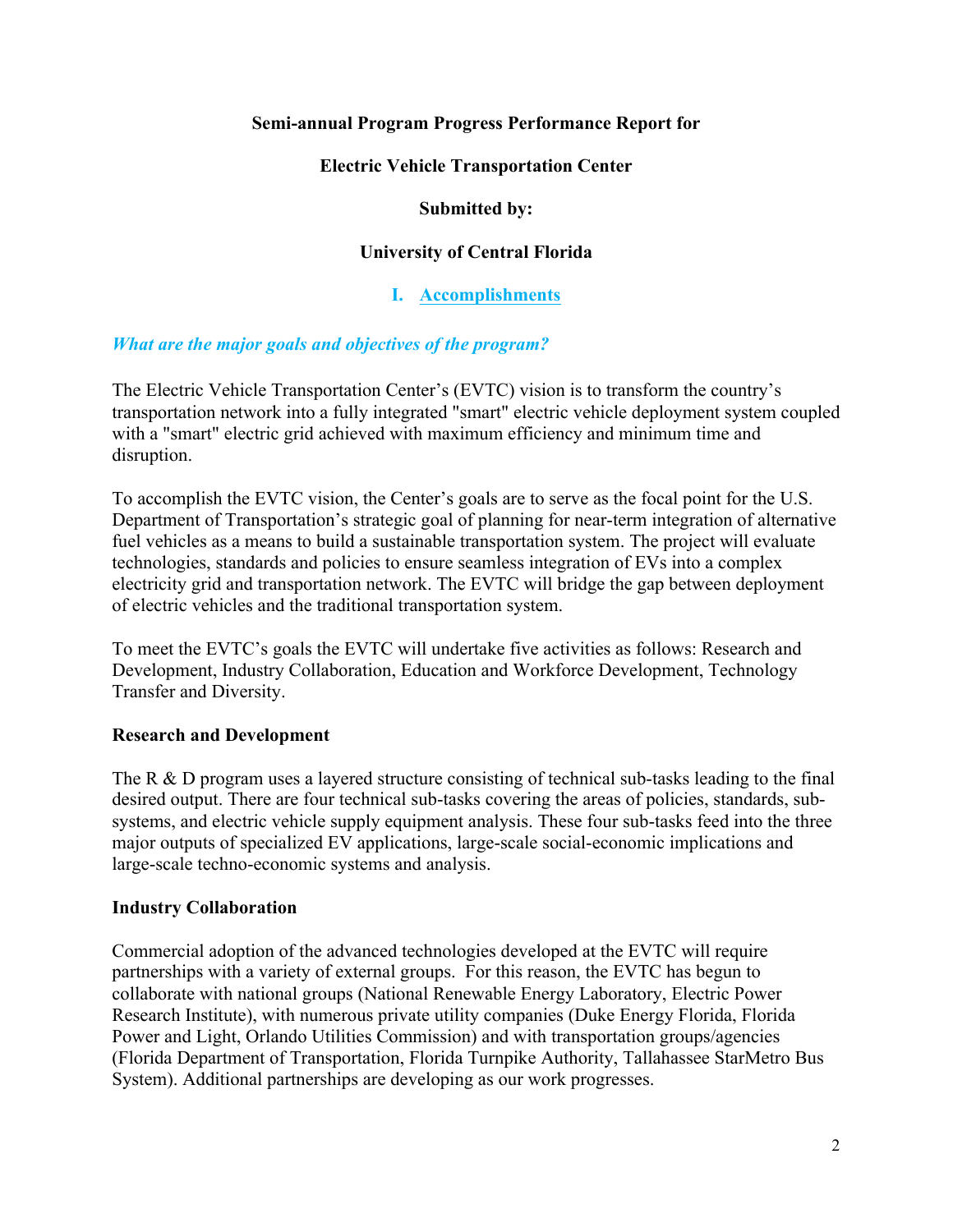### **Education and Workforce Development**

The EVTC's integrated approach to education brings the experience and capabilities of three top university programs to develop and offer undergraduate and graduate engineering and sciencebased transportation system educational programs. Students receiving degrees or training from any of the three universities will be well prepared and an asset to the future U.S. workplace. Educational activities include short courses, K-12 education and science, technology, engineering and mathematics (STEM) based programs and careers.

In the workforce development area, the University of Central Florida (UCF) will develop, in close cooperation with state and local workforce agencies, a variety of job stimulation and training initiatives. Current efforts include specialized and customized training for new and incumbent workers in the clean energy field. The Central Florida Clean Cities Coalition will also play a major role in workforce development efforts using U.S Department of Energy approved curriculum for training new and incumbent workers. The EVTC will also foster the growth of new business development using the UCF incubator and Angel Network programs.

#### **Technology Transfer**

The EVTC will conduct technology transfer through participation in professional society meetings and conference presentations, professional and scholarly publications, industry and consumer literature development, and outreach using conventional and social media.

#### **Diversity**

The EVTC team members are a well-rounded and diverse group with an extensive range of expertise and capabilities. The EVTC's commitment to enhance diversity in the transportation field is demonstrated by partnering with Tuskegee University, a Historically Black College and University (HBCU)/minority serving institution and with the University of Hawaii, a Native Hawaiian-Serving Institution. We will further our diversity efforts by recruiting and developing new scientific and technical staff to include an emphasis on students.

#### **Metrics**

Performance metrics for the EVTC program are designed to drive improvement and characterize progress and effectiveness. The metrics are applied to enhance performance improvements, efficiency, and appropriate levels of internal controls. They will incorporate "best practices" related to the performances being measured and cost/risk/benefit analysis, where appropriate. Each of the above goals and activities are to be measured against the following metrics table: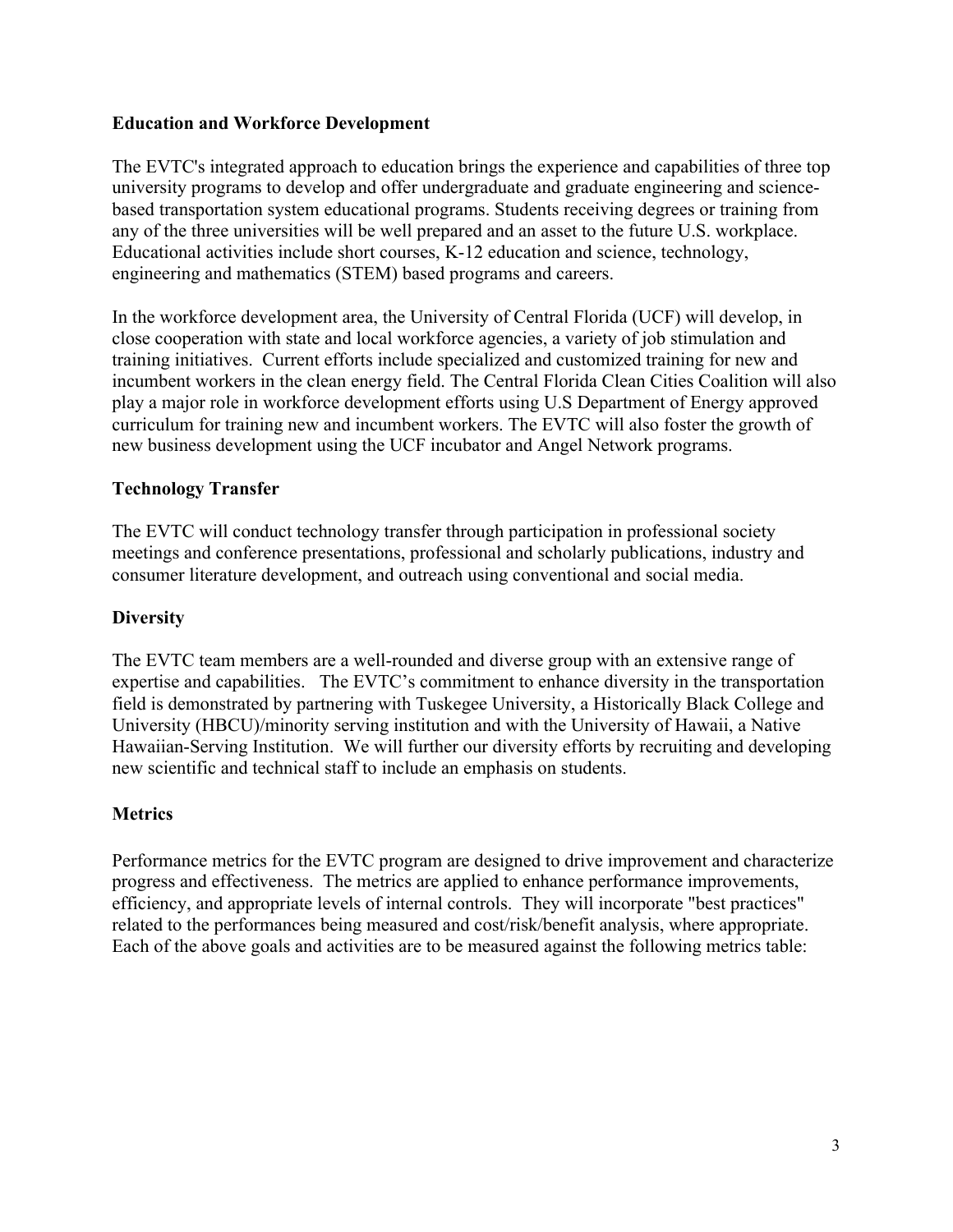|                   | Research<br><b>Activities</b> | <b>Industry</b><br><b>Collaboration</b> | Educ. &<br>Workforce<br>Dev. | Tech.<br>Transfer | <b>Diversity</b> |
|-------------------|-------------------------------|-----------------------------------------|------------------------------|-------------------|------------------|
| Productivity      |                               |                                         |                              |                   |                  |
| <b>Timeliness</b> |                               |                                         |                              |                   |                  |
| Quality           |                               |                                         |                              |                   |                  |

The evaluation criteria are productivity, timeliness and quality of the project tasks – as they are applied to EVTC research activities, industry collaboration, education and workforce development, technology transfer, and diversity. In each box within the metric table the following ranking will be applied:

- Needs improvement (NI)
- Satisfactory (S)
- Exceeds goals (EG)
- Completed (C)

Any item receiving a Needs Improvement will require more definition between the reviewing parties and the item or organization being reviewed.

In addition to the metrics, a part of EVTC peer review and best practices procedures is the guidance by a Steering Committee, comprised of the UCF PI (the EVTC Director), UCF Co-PIs and the PIs from the two partner universities. This five-member Steering Committee is responsible for overall direction and oversight, and has decision-making authority on all EVTC program activities. The Steering Committee will evaluate all EVTC projects and incorporate input from an external Oversight Committee in its decisions. The EVTC Oversight Committee has been established and its members are:

- Darryll Dockstader, Research Center Manager, Florida Department of Transportation, Tallahassee, FL
- Mike Faas, Sr. Project Manager, Facilities Administration, Publix Groceries, Lakeland,  $FI.$
- Britta Gross, Director, Advanced Vehicle Commercialization Policy, General Motors, Orlando, FL
- George Hutchinson, Sr. Director, Power and Energy, Concurrent Technologies Corp., Arlington, VA
- Jenny Liu, Assistant Professor, Dept. of Civil and Environmental Engineering, University of Alaska, Fairbanks, AK
- Helda Rodriguez, President, NovaCharge Inc., Oldsmar, FL
- Lisa Rice, CareerSource Brevard, Rockledge, FL
- Jennifer Szaro, Orlando Utilities Commission, Orlando, FL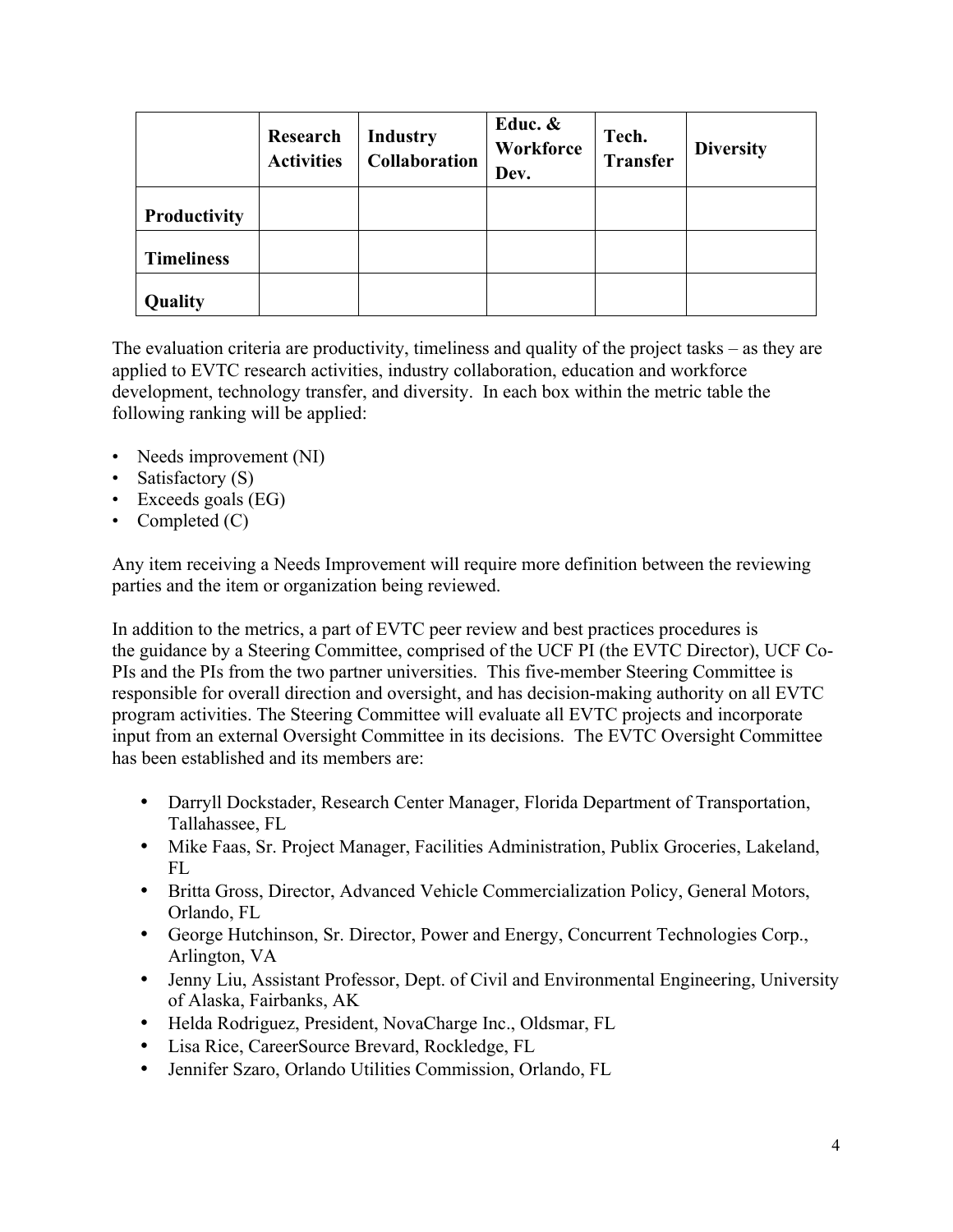• Thomas Wilke, Business Development and Concessions Manager, Florida Turnpike Enterprise, Ocoee, FL

# *What was accomplished under these goals?*

### **Research and Development Accomplishments**

The major research accomplishments during the first six-month period were the development and refinement of the research agenda in coordination with the research faculty and partners. The result was the identification of 21 individual research projects that address technical, economic and policy aspects of an electric vehicle transportation system. The work on these projects is in the beginning stages with literature reviews serving as the primary results and accomplishments. The following section presents the 21 projects with each project objective and a summary of results to date.

# **POLICIES**

**1. Implications of Electric Vehicle Penetration on Federal and State Highway Revenues** Objective: Research the impact that increased use of electric vehicles will have on federal and state highway revenue sources. This work will identify existing laws and policies that govern highway, gas, and vehicle taxes and fees imposed on vehicles and summarize current trends and policy recommendations that may influence both the growth of the electric vehicle market and impact highway revenues.

**Accomplishments**: Reviewed existing industry and government reports detailing current and future predicted fuel tax revenues for the federal highway programs and impacts and shortfalls to highway funding as a result of EV market penetration. Compiled 10 year history of US fuel revenues and analyzed to predict revenue shortfalls in the event EV sales have major current and future impacts on revenues. The analysis shows that current trends in EV sales can result in a 41% decrease in tax revenues (A more detailed report will be prepared for future publication.). Ongoing review of US government, state and local laws and initiatives and policies to increase revenue streams from increased EV market share is being conducted.

**2. Identify and Analyze Policies that Impact the Acceleration of Electric Vehicle Adoption** Objective: Examine state and national regulatory policies to determine their impact on the long term adoption of electric vehicles. This work will include a review of initiatives that have the effect of both encouraging and discouraging the deployment of electric vehicles.

**Accomplishments:** Conducted a literature review of state and federal legislative initiatives and developed a compendium for further analysis.

# **STANDARDS**

# **3. Electric Vehicle Charging Technologies and Analysis**

Objective: Assess existing electric vehicle charger hardware and software, design, standards,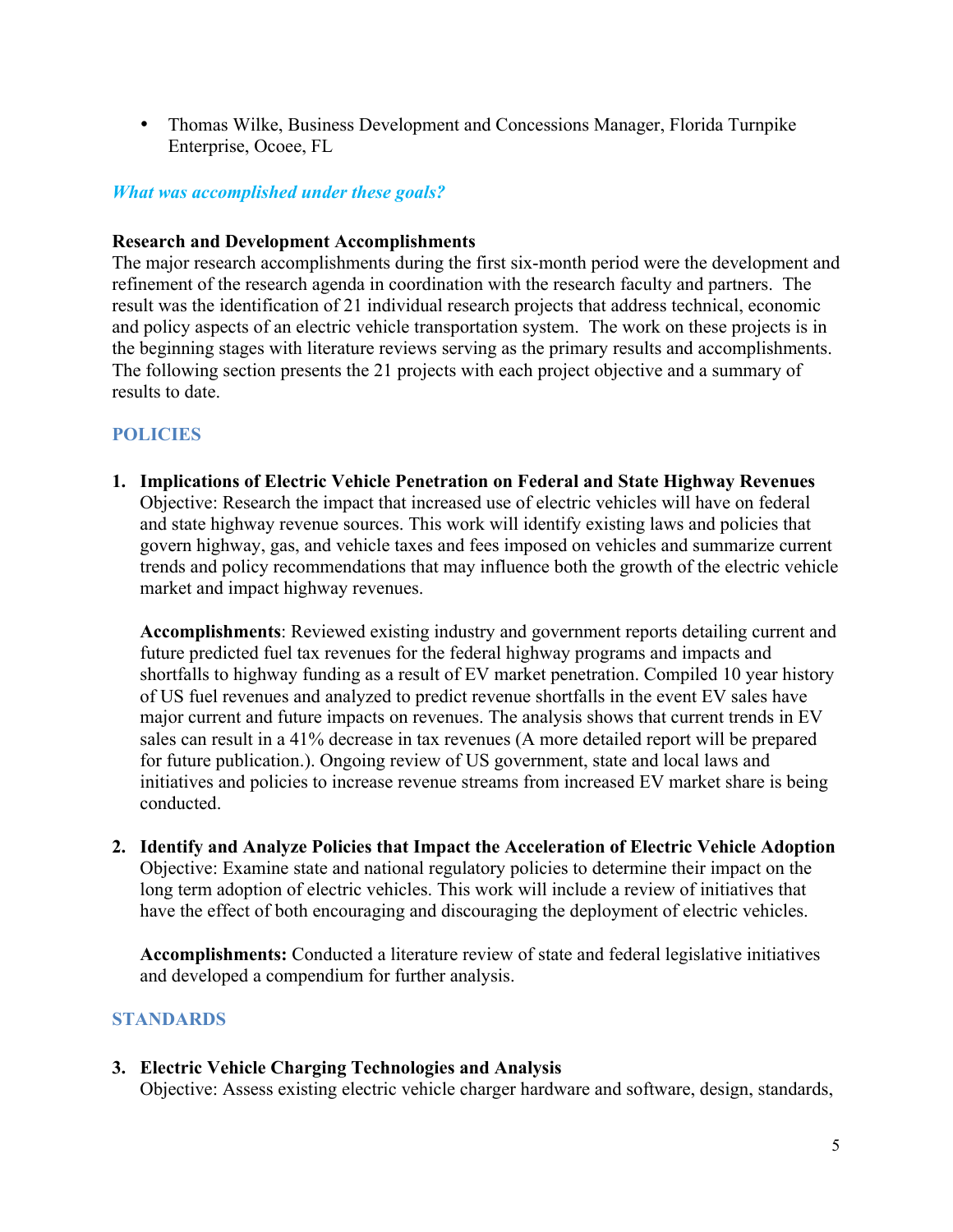and costs. Identify requirements of emerging technologies and applications. Identify and recommend policies and best practices that advance electric vehicle charging technologies and deployment.

**Accomplishments:** Currently working with national, regional, and local EV car manufacturers/dealers to understand the general desire of customers for charging at residential, public, and workplace locations. Developed contacts with charger companies to accelerate product penetration in Florida. Continuing dialogues with energy providers regarding electrical grid demand load due to the presence of both level II and DC fast chargers.

#### **4. Electric Vehicle and Infrastructure Safety Requirements and Regulations**

Objective: Evaluate current and proposed electric vehicle and infrastructure safety standards and policies with respect to cost and applicable codes, and regulations. The results will be used to evaluate the effects of policies/regulations and on the advancement of electric vehicles and supply equipment.

**Accomplishments**: Completed a literature search of codes and standards typically used for US electric vehicle and infrastructure projects. The codes and standards are applicable to vehicle systems, batteries, interface and infrastructure. The literature search also included a review of conference proceedings and other commentary on electric vehicle codes and standards that will be used in the future evaluation process.

# **SUB-SYSTEMS**

# **5. Prediction of Electric Vehicle Penetration**

Objective: Identify past and present trends in electric vehicle sales to establish a baseline of electric vehicle penetration and to project electric vehicle sales and sales characteristics within the U.S. Provide projections of sales through the year 2024 for the states of Florida, Hawaii, Alabama, Georgia, California and New York.

**Accomplishments:** Predicted values of PEV yearly sales and cumulative sales have been collected based on 2013 data. As additional sales data are received, the results will be updated. The results for the U.S. show that cumulative sales of EVs through 2013 was 167,600 vehicles with 96,700 sold in 2013. In other words, 58% of total electric vehicle sales were in 2013. Depending on the escalation rate selected, the 10 year future U.S. sales (2023) are predicted to be from 250,000 to 1.9 million per year and the cumulative vehicles on the roads will be from 1.9 to 7.3 million vehicles. Comparing the collected results with predictions from other sources, a growth rate of 20% appears to be most appropriate. A 20% growth rate will give U.S. sales of approximately 600,000 PEVs per year and cumulative sales of 3.2 million PEVs for 2023. This same 20% growth rate will give PEV sales in Florida, Hawaii and Alabama of 46,000, 11,000 and 6,000, respectively. The cumulative PEV sales for these three states are 241,000, 58,000, and 32,000 vehicles. California is predicted to sell 186,000 PEVs per year with cumulative sales of 935,000 PEVs.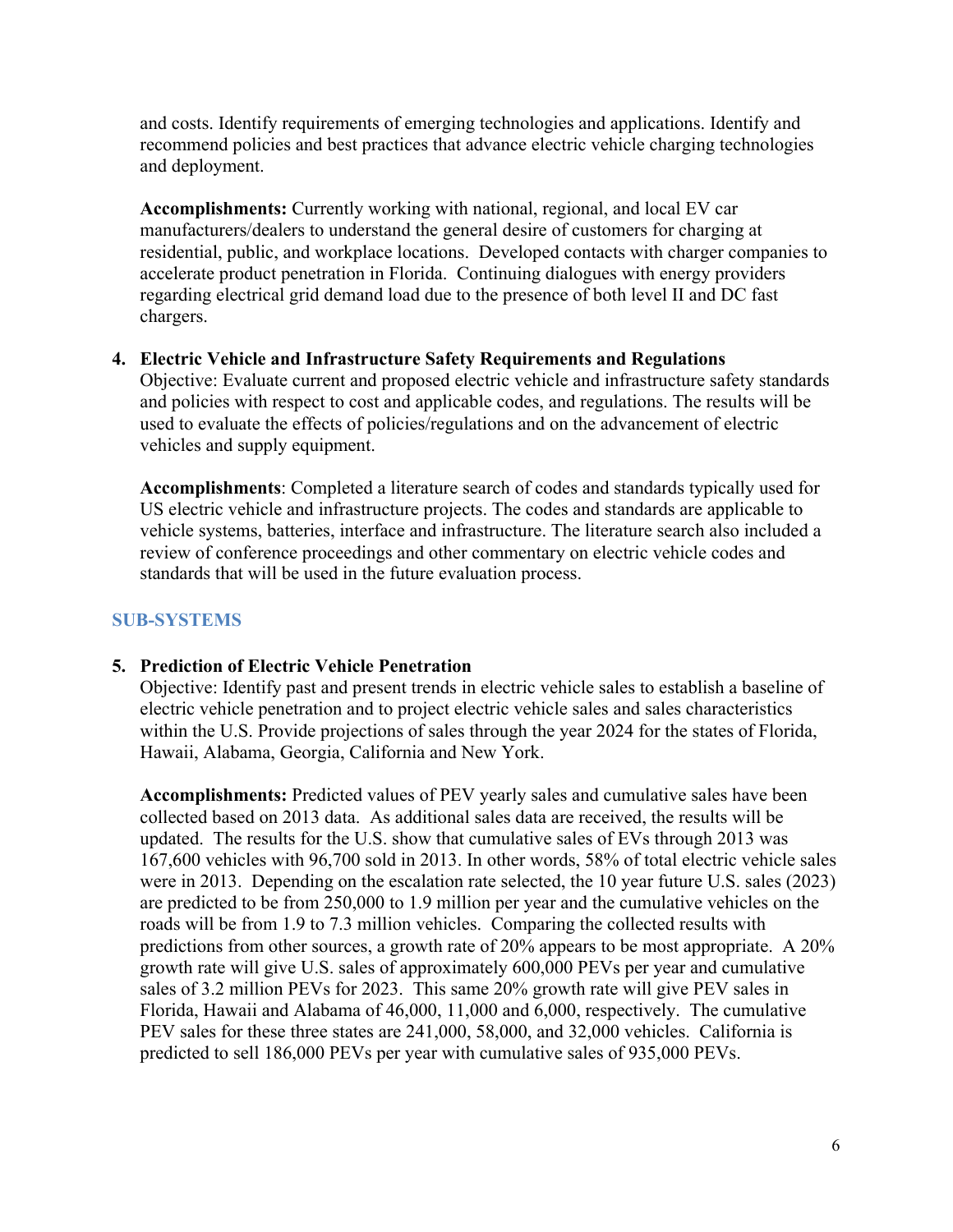#### **6. Electric Vehicle Life Cycle Cost Analysis**

Objective: Compare total life cycle costs of electric vehicles, plug-in hybrid electric vehicles, hybrid electric vehicles, and compare with internal combustion engine vehicles. The analysis will consider both capital and operating costs in order to present an accurate assessment of lifetime ownership costs. The analysis will include vehicle charging scenarios of photovoltaic (solar electric) powered charging and workplace charging.

**Accomplishments:** Preliminary efforts include the review of existing electric vehicle economic analysis tools. The vehicle cost calculator found on the U.S. DOE Alternative Fuels Data Center web site will be used as a guide for mileage and fuel use. Additional resources identified include the Kelly Blue Book web site providing total cost of ownership and an Electric Power Research Institute report on the life cycle costs of electric vehicles.

#### **7. Assess the SunGuide and STEWARD Databases**

Objective: Evaluate the feasibility of using the existing Florida Department of Transportation SunGuide<sup>®</sup> software and STEWARD data base as platforms for analyzing the attributes of electric vehicles within present and future transportation infrastructure.

**Accomplishments:** The documentation for accessing and interpreting the Florida based SunGuide and STEWARD databases has been procured and reviewed. Future efforts will identify available vehicle information (e.g., number of vehicles, vehicle speed, etc.) for use in EVTC simulation projects.

#### **8. Battery Technologies for Mass Deployment of Electric Vehicles**

Objective: Assess current and emerging battery technologies and the requirements for their commercialization; align with DOE targets for future EV batteries. Focus will be placed on battery technologies, charging cycles, lifetimes, safety, codes and standards, and economics.

**Accomplishments:** Literature on battery state-of-the-art, testing protocols and lifetime analysis has been reviewed. After discussions among the task researchers, the immediate future efforts are to improve information dissemination regarding the various battery chemistries in use or under investigation. This will be accomplished through developing a website that will compile research on the components within Li-ion batteries, complete with article references. Additional efforts will be devoted to identifying relevant standards for transporting batteries, as well as determining battery lifetime as a function of operating temperatures.

# **9. Electric Vehicle Battery Durability and Reliability under Electric Utility Grid Operations**

Objective: Determine the impact of electric vehicle use on battery life including charging cycles and vehicle-to-grid (V2G) applications. The work will identify conditions that improve battery performance and durability. Focus will be placed on providing battery data for system engineering, grid modeling and cost-benefit analysis.

**Accomplishments:** This first phase has been spent collecting information on the battery state-of-the-art degradation studies and on cell selection. Results have identified two target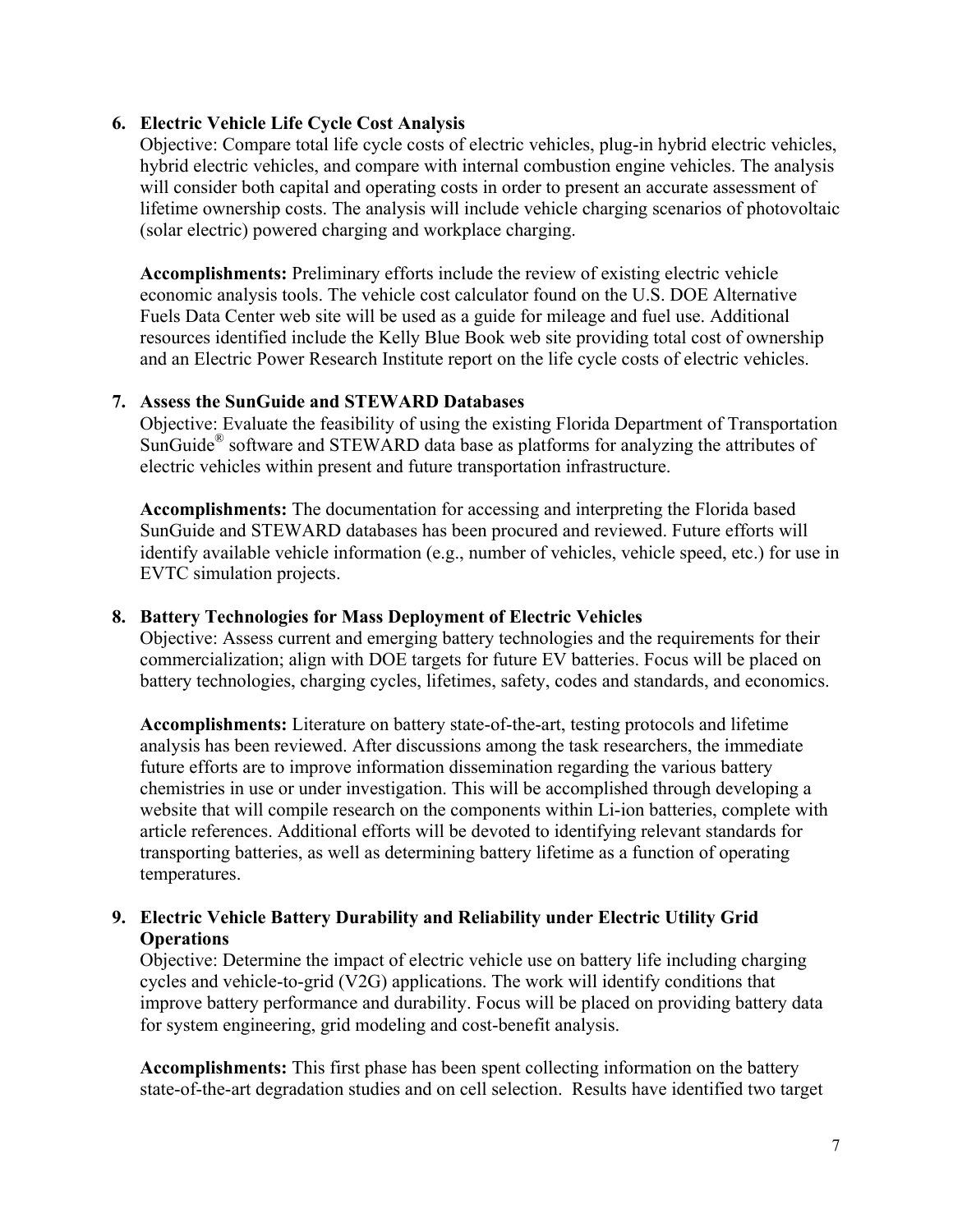battery chemistries – one a  $LiFePO<sub>4</sub>$  based battery and the other manganese / cobalt / nickel base chemistry. A manufacturer for EV applicable graphite / LiFePO4 cells was selected. The next steps will be the selection of the manufacturer for the second selected battery chemistry and drafting a review paper.

# **10. Fuel Cell Vehicle (FCV) Technologies, Infrastructure and Requirements**

Objective: Identify state-of-the-art fuel cell technologies and vehicles and current infrastructure requirements. A comparison with DOE targets for fuel cell vehicles and components will be included.

**Accomplishments:** The paucity of hydrogen infrastructure presents a major challenge for FCV commercialization. Two feasible types of hydrogen fueling stations have been identified: (1) stations relying on hydrogen produced in centralized locations and delivered; (2) stations with onsite hydrogen production from water electrolyzers or steam methane reformers. The choice of hydrogen fueling station types will need to be based on location and demand. A cost analysis of hydrogen fueling stations has shown cost reductions will be achieved via lowering component costs, standardizing station design and increasing station capacity. The most feasible hydrogen infrastructure rollout strategy is to introduce both hydrogen vehicles and refueling stations in a limited number of geographic areas where early adopters are concentrated. A report has been drafted and will be posted on the EVTC web site which analyzes key aspects of hydrogen infrastructure and summarizes the leading research efforts in academia, industry, and government agencies. These results will assist FCV stakeholders to take the right steps toward strategic buildup of hydrogen infrastructure and spur FCV market entry. It is noted that with three major automakers (Honda, Hyundai, and Toyota) planning to introduce consumer Fuel Cell Electric Vehicles (FCEVs) by 2016.

The project also identified the following future activities. Work will be performed on a case study of a fuel cell/battery hybrid bus recently acquired by NASA - Kennedy Space Center. This work will evaluate fuel cell system efficiency, range, durability, and lifespan given current catalyst, membrane and hydrogen storage system technologies. The work will also identify obstacles for mass production, compare the "well to wheel" hydrogen production cost, compare GHG emissions to other fuels and collate data to project ownership costs of FCEVs.

# **ELECTRIC VEHICLE SUPPLY EQUIPMENT ANALYSIS**

# **11. Electric Vehicle Grid Experiments and Analysis**

Objective: Provide experimental data from vehicle-to-grid laboratory simulations. The results of the experimental data will be used in the EVTC techno-economic simulation project.

**Accomplishments:** V2G experiments have been defined and anticipate using facilities at FSEC to conduct these experiments. There are approximately 30 kW of photovoltaic (PV) panels that are presently under test, but are not connected to the grid; one of three highly instrumented residential test homes; and, the FSEC main office building, which may serve as a commercial office facility. The project identified future work of conducting preliminary vehicle-to-grid (V2G) experiments using an FSEC test residence augmented with 10 kW of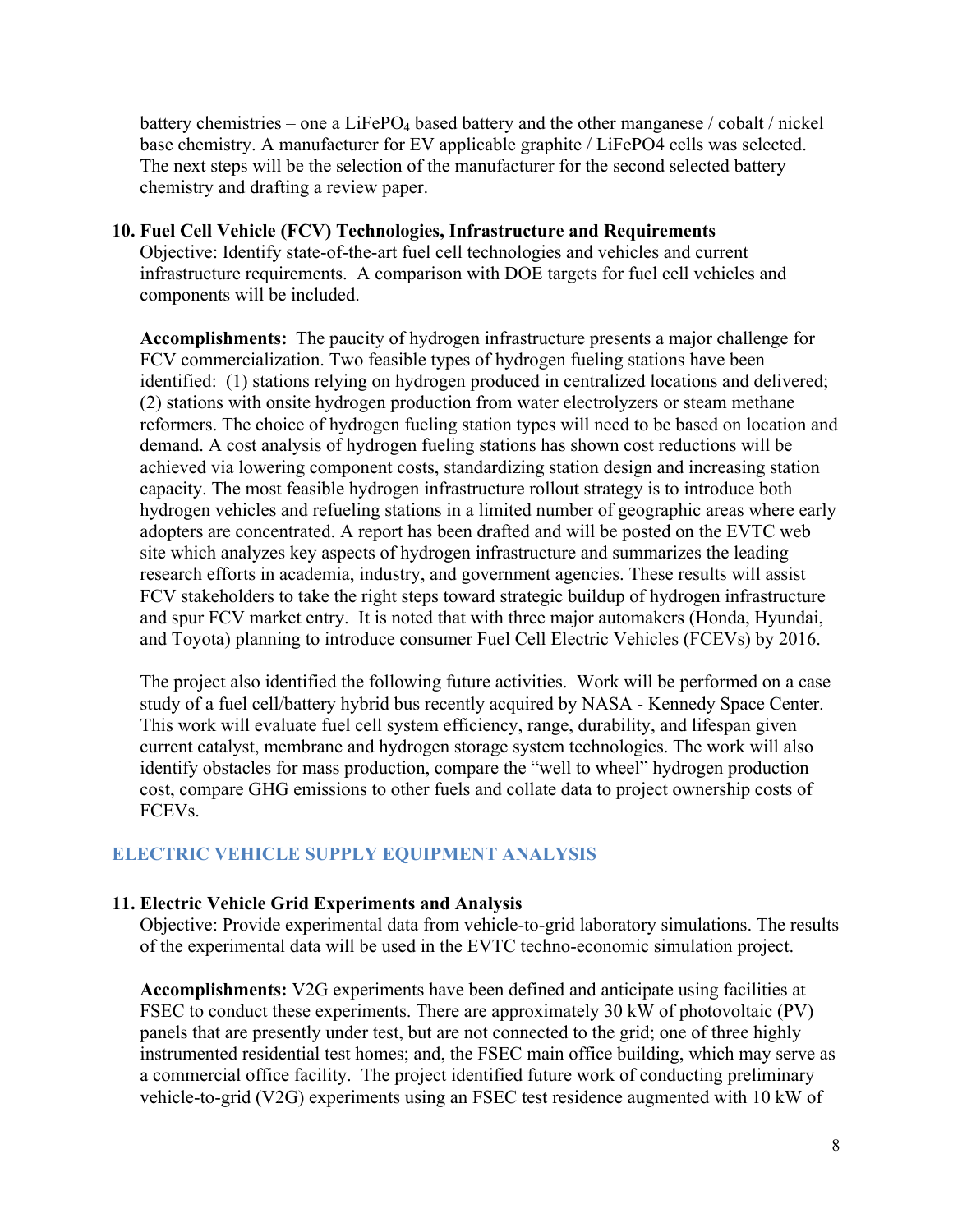PV and/or V2G experiments using the FSEC office building augmented with 15kW of PV. Experiments may include storage to simulate secondary use applications for discarded EV batteries. Activities include working with stakeholders to acquire instrumentation, batteries, EV battery test stands and V2G inverters for these projects.

#### **12. Electric Vehicle Interaction at the Electrical Circuit Level**

Objective: Investigate the effect of electric vehicle adoption on the circuit level utility distribution grid for both residential and commercial applications by determining the impact of electric vehicle charging and discharging to the grid.

**Accomplishments:** This first phase of the project has collected information on different types of batteries and on electric vehicle chargers (type, rating, programmability). Results have identified available EV chargers with their type, rating, programmability and names of major manufacturers. The project identified future work of writing preliminary reports on current state-of-the-art of EV chargers including the inverter technology, embedded sensors, power rating, control capabilities, response time and on the literature search of transient overvoltage mitigation issues and methods at sub circuit level service area with high PV to load ratios. Reports will be prepared on the transient time domain model of a sub circuit service area that includes the model of EV charger and PV inverters and on potential solutions that EV chargers bring to mitigate transient overvoltage at sub circuit level.

# **SPECIALIZED ELECTRIC VEHICLE APPLICATIONS**

#### **13. Optimal Charging Scheduler for Electric Vehicles on the Florida Turnpike**

Objective: Develop the methodology for analyzing the roadway traffic patterns and expected penetration and timing of electric vehicles (EVs) on the Florida Turnpike. The work will determine the requirements for electric vehicle supply equipment at turnpike plazas, the options for equipment siting and the economics.

**Accomplishments:** A preliminary meeting with Florida Turnpike engineers concluded that the Florida Turnpike network would be used for this project. Research is being conducted to develop an average dynamic model of EV traffic flow passing through entrances/exits and a queuing model for each of the service stations. Their combination will allow the study of average waiting time of EVs at any given service station with respect to traffic flow rate and the number of chargers available. Following model development, the researchers will investigate the problems of designing of a distributed scheduling algorithm for optimizing the overall transportation network and a cooperative control for individual drivers to make their decisions.

#### **14. Electric Vehicle Bus Systems**

Objective: Model public electric bus transportation systems. The analysis will include route distance and timing, charging times, impact of type of chargers, maintenance and operational characteristics and economic comparison with diesel powered buses. The first project will be to analyze the City of Tallahassee's Star Metro electric bus fleet.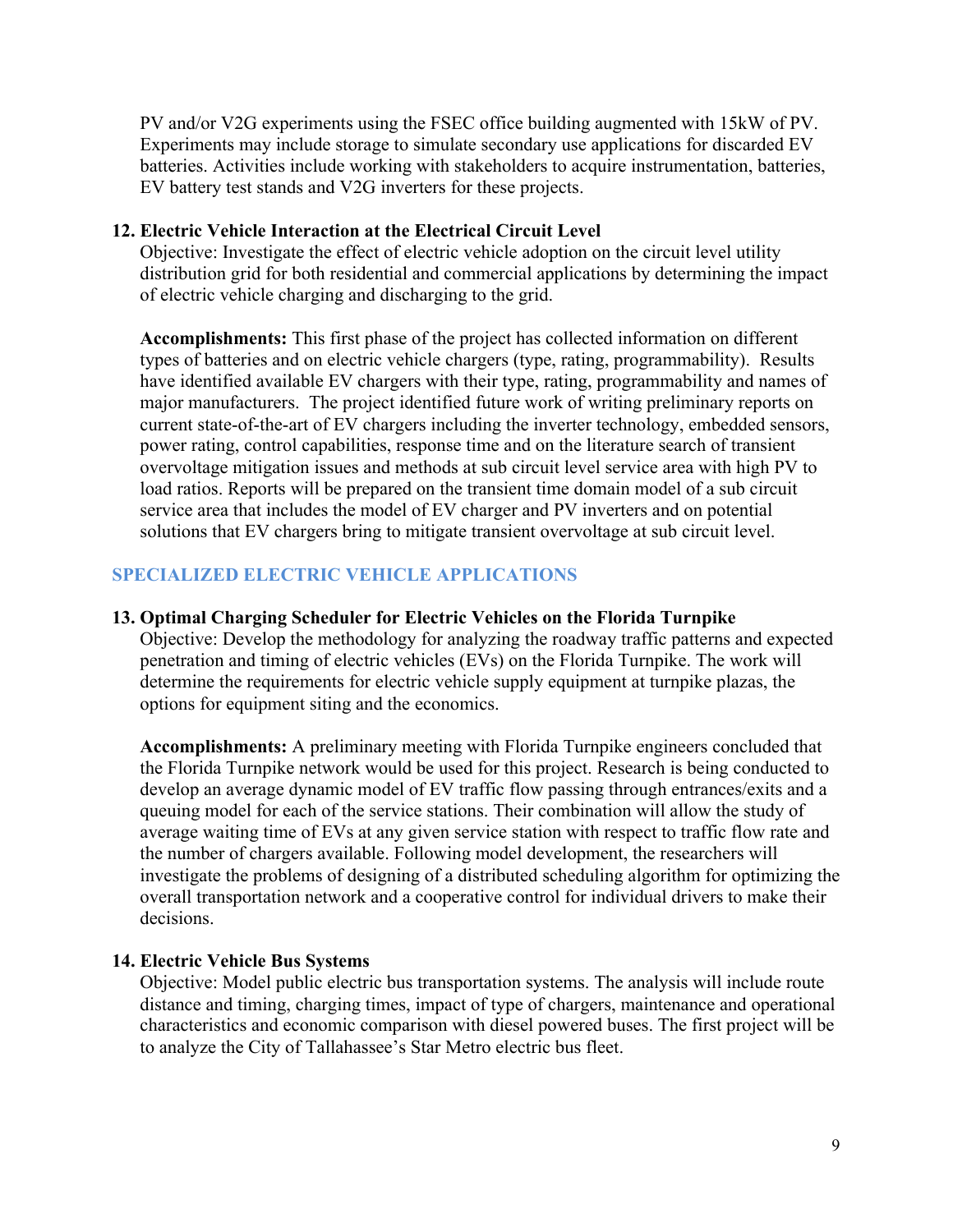**Accomplishments:** The project is analyzing five all-electric buses operating in Tallahassee, FL. Tallahassee StarMetro Transit acquired five Proterra all-electric buses and installed a FastFill<sup>TM</sup> fast charging station in July, 2013. The initial buses cost \$ 1.5 M/bus but the price has since dropped to its present asking price of \$0.95 M/bus (a diesel bus cost roughly \$0.45M). Each electric bus is equipped with an 8-pack of 24V, 72 kWh batteries with a range of 30 miles per charge. These buses follow a 20 mile fixed route loop. The fast charger can automatically charge the buses without drivers' involvement in 6-7 minutes. The project identified future work of developing a MATLAB model to simulate and optimize the routes, stops, passenger pick-up and drop-off schedule, and charging of the electric buses of StarMetro. The economics (initial cost, operating costs, including electricity, maintenance and downtimes) of the electric buses will be analyzed and compared to that for a conventional diesel bus. Literature research will be conducted on electric bus technologies, charging stations, and operational experiences.

#### **15. Vehicle to Grid Applications Using Electric School Buses**

Objective: Evaluate the effectiveness of deploying electric school buses for vehicle-to-grid applications. For a selected application, the research is to analyze the interplay of route travel distances, battery usage and lifetimes, charge station requirements, inductive charging options, and provision of maximum value to electrical utilities.

**Accomplishments:** The first phase was spent conducting research on the manufacturers and customers who have invested in electric bus development, as well as research on ancillary services that may be provided through V2G installations.

#### **16. Electric Vehicle Fleet Implications and Analysis**

Objective: Evaluate the effectiveness of electrical vehicles use in fleet system operations. The focus of this work is to examine route travel distances, battery usage and lifetimes, charging station requirements and economics, as well as how fleet adoption will impact overall rate of market penetration of electric vehicles.

**Accomplishments:** Fleet outreach efforts revealed that public and private fleet transition to electric vehicles is limited by a number of factors, including incentives, procurement barriers, and infrastructure limitations. These results will form the basis of future market penetration research.

# **SOCIO-ECONOMIC IMPLICATIONS**

#### **17. Electric Vehicle Assessment and Societal Integration**

Objective: Evaluate the impacts of electric vehicles and associated renewable power generation on reduction of petroleum imports to Hawaii. The analysis will concentrate on the Island of Oahu and will include the effects of number of vehicles, charging strategies, renewable energy penetration levels and green-house gas reductions.

**Accomplishments:** The initial EV analysis has been completed based on recent Hawaii Natural Energy Institute (HNEI) and General Electric International, Inc. (GE) high fidelity dispatch modeling efforts, ("Oahu Electric Vehicle Charging Study", 2013). Renewable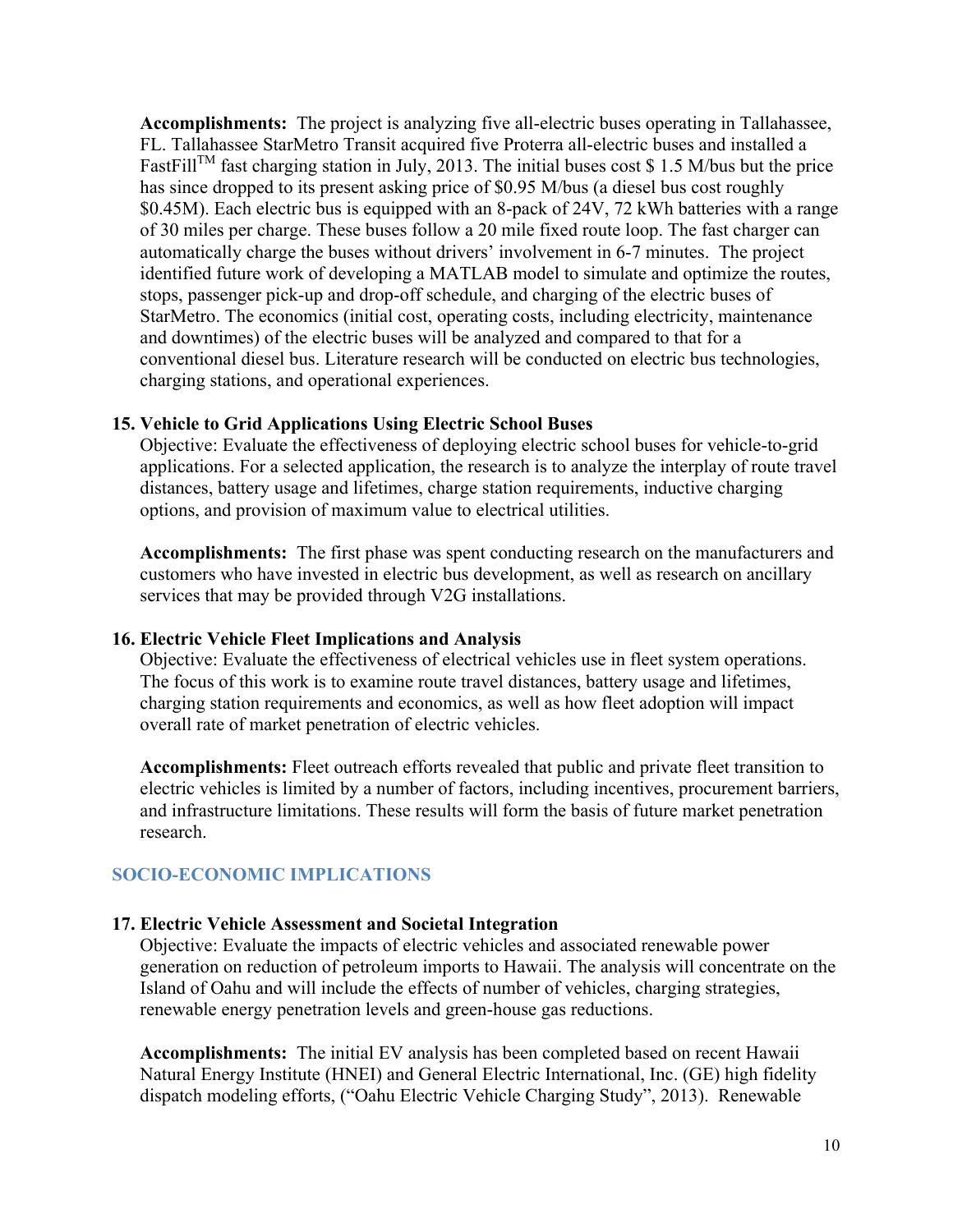energy base cases were modeled with 600 MW to 1000 MW of combined wind and solar photovoltaic capacity on the future Oahu grid, with a peak load of about 1200 MW. Gridconnected EVs were explored for their potential to take up the excess or "curtailed" energy when wind and solar resources exceeded the maximum that could be absorbed into the electricity grid system. Additional petroleum fuel for electricity generation (to balance intermittency of wind and solar) was quantified for each future scenario's EV load.

Results showed that under the modeled future renewable energy base cases before EVs were added, 10 to 23 percent of the combined wind and solar energy were curtailed. It was expected that much of this curtailed energy could be captured by strategically charged EVs. With a very large fleet of EVs and assuming all EVs follow a practical, controlled charging profile, curtailed energy was reduced by 18 to 46 percent. Significant reductions in curtailed energy can be made with modification to Oahu's grid.

#### **18. Socio-economic Implications of Large-scale Electric Vehicle Systems**

Objective: Develop models to evaluate the socio-economic implications of a large-scale electrified transportation sector. Model factors include effects of vehicle and infrastructure safety requirements, standardization of vehicle components for safety and charging, electric vehicle supply and after-market economies, displacement of petroleum fuels and impacts of sustainable development (social, environmental and economic).

**Accomplishments:** An extensive literature review has been undertaken to identify current research gaps. Based on the identified gaps, research is currently investigating the impacts of regional driving patterns and electricity generation mix scenarios (marginal and average) on energy use and green-house gas (GHG) emissions of alternative vehicle technologies. The project identified future work of investigating how these spatial variations influence the vehicle technology preference at state level. Research will quantify the relative impacts of battery and vehicle manufacturing on GHG emissions and energy consumption within the total life cycle of vehicles, and to evaluate the impacts implications of alternative policy scenarios.

# **19. Economic Impacts of Electric Vehicle Adoption**.

Objective: Project will examine likely levels of EV adoption in order to estimate the impact to the State of Hawaii's economy, and to determine the level of opportunity in EV's as a grid stabilization tool. Analysis will include the determination of a set of scenarios for EV adoption in Hawaii over time based on consumer vehicle preferences, identifying the impact of EV penetration to the electric sector in terms of electricity generation, costs and GHG emissions, and estimating the effect of EV adoption to the state economy in terms of impacts to gross state product, sector activity and household welfare.

**Accomplishments:** The first phase has been spent collecting literature on vehicle adoption rates and practices. Results include identification of several sources of Hawaii-specific vehicle fleet data, the beginning of data collection and the vetting of model assumptions. findings/assumptions that will help to form a series of EV adoption scenarios. These will be used as alternative scenarios within the economic analysis. To calibrate the economic model,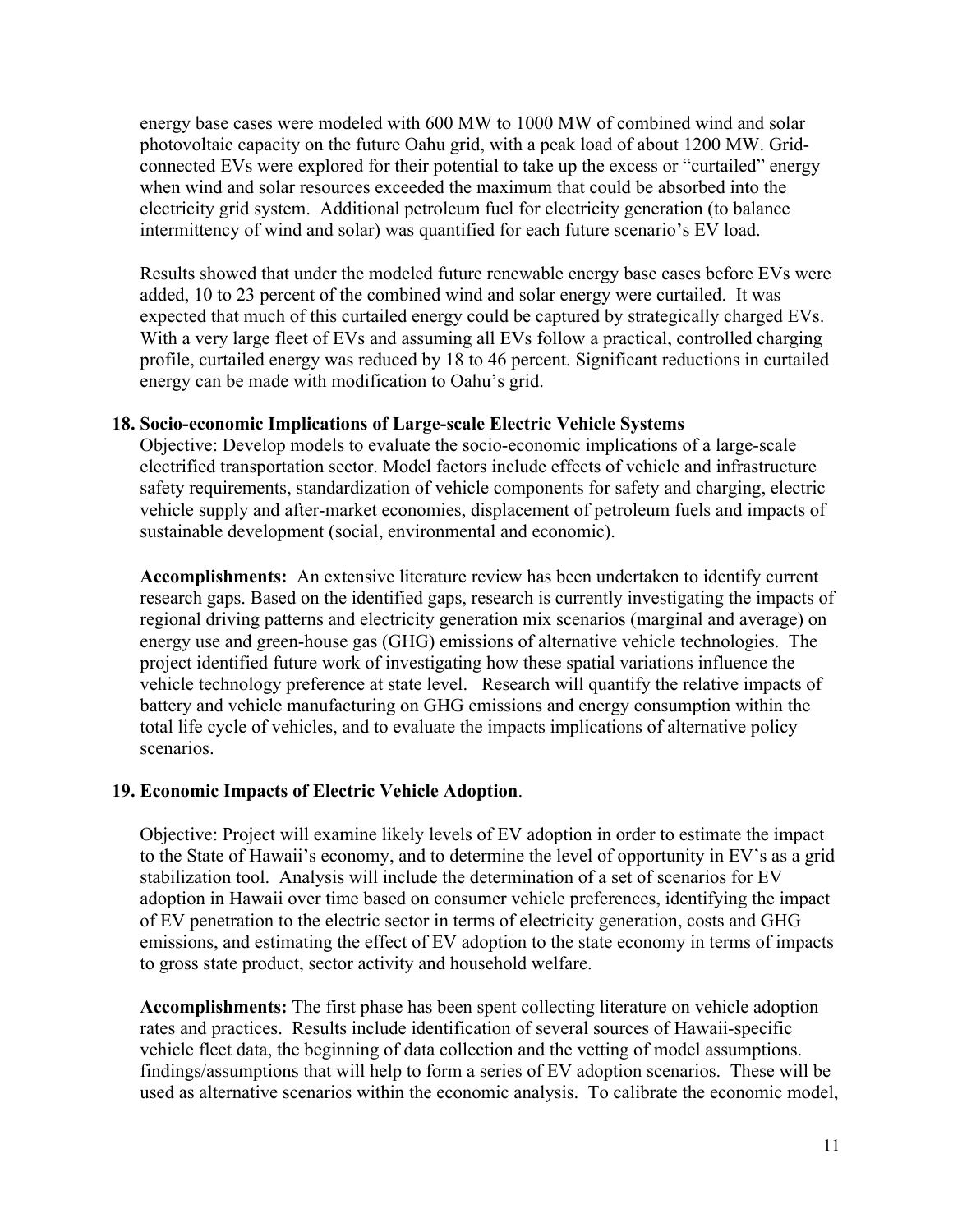a comprehensive dataset of vehicle fleets in Hawaii will need to be developed which includes sensitivity analysis to vehicle adoption rates.

# **TECHNO-ECONOMIC SYSTEMS ANALYSIS**

#### **20. Techno-economic Analyses of Large-scale Electric Vehicle Systems**

Objective: Develop a computer model to evaluate the techno-economic implications of a large-scale electrified transportation sector. The model factors include developing a network of electric vehicles that interact with the electric grid, the infrastructure for electric vehicle charging, integrating the transportation and power systems into the urban setting, studying the impact of distributed energy storage and determining the economic impact of increased renewable energy and EVs on the electricity grid.

**Accomplishments:** A four-year plan has been developed to subdivide the project into manageable milestones identified as: 1) identify an external partner and start the development of a scalable model of large-scale EV and power grid systems. Partner: Florida Turnpike Authority, 2) develop a scalable model of large-scale EV and power grid systems, with the attributes provided by external partners, 3) work on developing and optimizing both G2V charging and V2G feeding algorithms, and 4) working on optimizing both transportation network and electric power grid.

#### **21. Effect of Electric Vehicles on Power System Expansion and Operation**

Objective: Examine the effects of electric vehicles on electric power systems and their operation. This work includes using an existing Hawaii developed model that will be validated against a large scale utility model. The work will evaluate the benefits of optimallytimed EV charging, the requirements and costs of electric grid infrastructure to serve different types of vehicle fleets, and the effects of battery duty cycles used in the vehicle and in vehicle-to-grid applications.

**Accomplishments:** The first two quarters of the project were spent training graduate students on use of the SWITCH power system model and collecting data needed to model power system expansion. One work product was a database of finely resolved wind and solar data from two references. Techniques and data sources were developed for identifying locations for solar panels and wind turbines throughout Oahu. In addition, preliminary steps were taken toward building the roof area database and siting turbines: developing image processing techniques for building footprints from Google Maps images; screening out unsuitable locations for wind turbines based on land-use and terrain and developing algorithm for siting individual turbines within the allowed areas. The project identified future work of developing EV usage profiles to allow determination of benefits of optimally-timed EV charging, electric grid infrastructure requirements and costs, and duty cycles for batteries used in both G2V and V2G for battery degradation analysis.

#### **Industry Collaboration Accomplishments**

Industry collaboration efforts have been very aggressive for the first project period. Three meetings have been held with FPL, two meetings with NovaCharge Inc. (a Florida based electric vehicle charging company), a meeting with Tallahassee StarMetro bus authorities, a meeting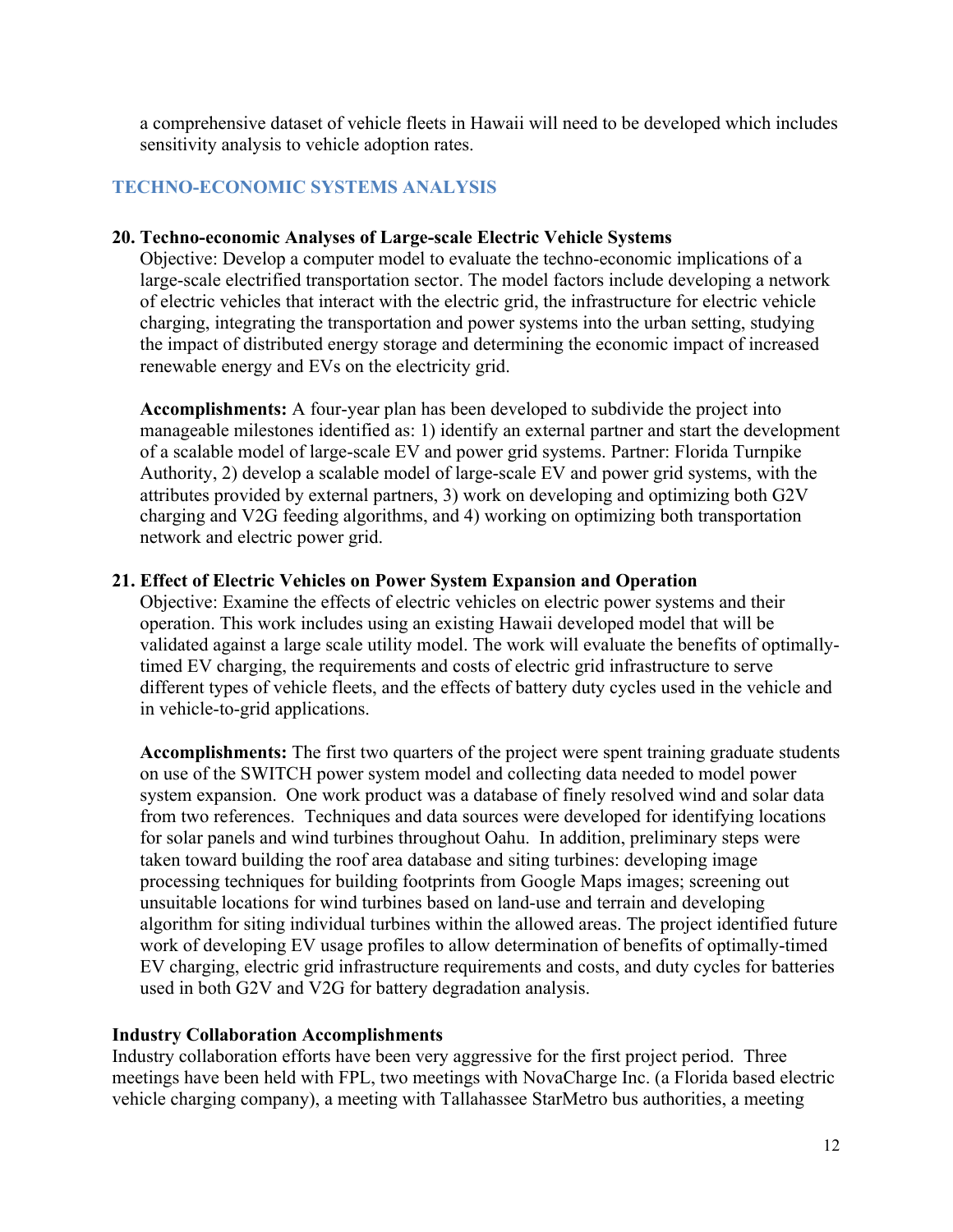with Florida Turnpike Authority, and a meeting with three Florida Department of Transportation officials. In addition, EVTC staff members are part of Drive Electric Florida which is 43 member organization co-chaired by Britten Cleveland of the Sierra Club and Anne Louise Seabury of FPL. Drive Electric Florida members are from a variety of EV related organizations that include FPL, Duke Energy, Orlando Utilities Commission, NovaCharge, GM, Ford, Nissan, several Florida counties and the Clean Cities Coalitions that are currently active in Florida.

#### **Education and Workforce Development Accomplishments**

Tuskegee University has accomplished seamless integration of EVTC projects in the senior level Physics course curriculum in both Fall 2013 and Spring 2014 semesters. In the Fall 2013 semester, one minority female student, Ms. Leah Sanks, (Physics major) was successfully trained for the EVTC project and conducted research to explore the number of plug-in-hybrids and the number and types of electric vehicle charging stations in Alabama. The research results were part of her Physics 551 seminar course and Ms. Sanks presented her findings at the Society of Physics Students Colloquium in fall 2013. In spring 2014, the Tuskegee University PI, Dr. Sesha Srinivasan included the topic "Alternative Electric Vehicle" as part of the Modern Physics course PHYS 502, and 6 students successfully completed the course.

The EVTC has participated in the development of a two hour webinar that covers the basics of Electric Drive Vehicles. The webinar was a cooperative effort of the EVTC, the Central Florida Clean Cities Coalition and Jason Gaschel, an instructor certified by the National Alternative Fuel Training Consortium (NAFTC). The webinar is available on demand to Clean Cities and EVTC stakeholders and partners. It will also be used as a prerequisite for courses that are currently under design by the EVTC.

The research projects outlined above have seven students working on them. There are currently three Ph.D. students working on the socio-economic impact project, Nuri C. Onat, Mehdi Noori, and Tolga Ercan. The bus project has one electrical and computer science MS student, Wenjin Yang. The socio-economic project has one student, Ms. Sherilyn Wee, a Ph.D. student in the University of Hawaii, Department of Economics. And, Ms. Leah Sanks and Mr. John Scruggs have directly participated in the EVTC program at Tuskegee.

A workforce development plan is an integral component of the overall program. A review of knowledge, skills and abilities for practitioners in the PEV industry has provided a foundation for a database of requirements for entry into PEV careers. We have established a relationship with CareerSource Brevard, our local workforce agency, for the purpose of accessing their connections and programs in the workforce development area. In addition, the Central Florida Clean Cities Coalition is playing a major role in workforce development efforts using U.S Department of Energy approved curriculum for training of new and incumbent workers in alternative fuel vehicles.

#### **Technology Transfer Accomplishments**

The EVTC is participating in the Council of University Transportation Centers (CUTC). It is noted that UCF is a long standing, 20 year member of CUTC. The EVTC's objective of fostering the growth of new business development using the UCF incubator and Angel Network programs has established contact with Mr. Oscar Rodriguez who is the Director of Business Development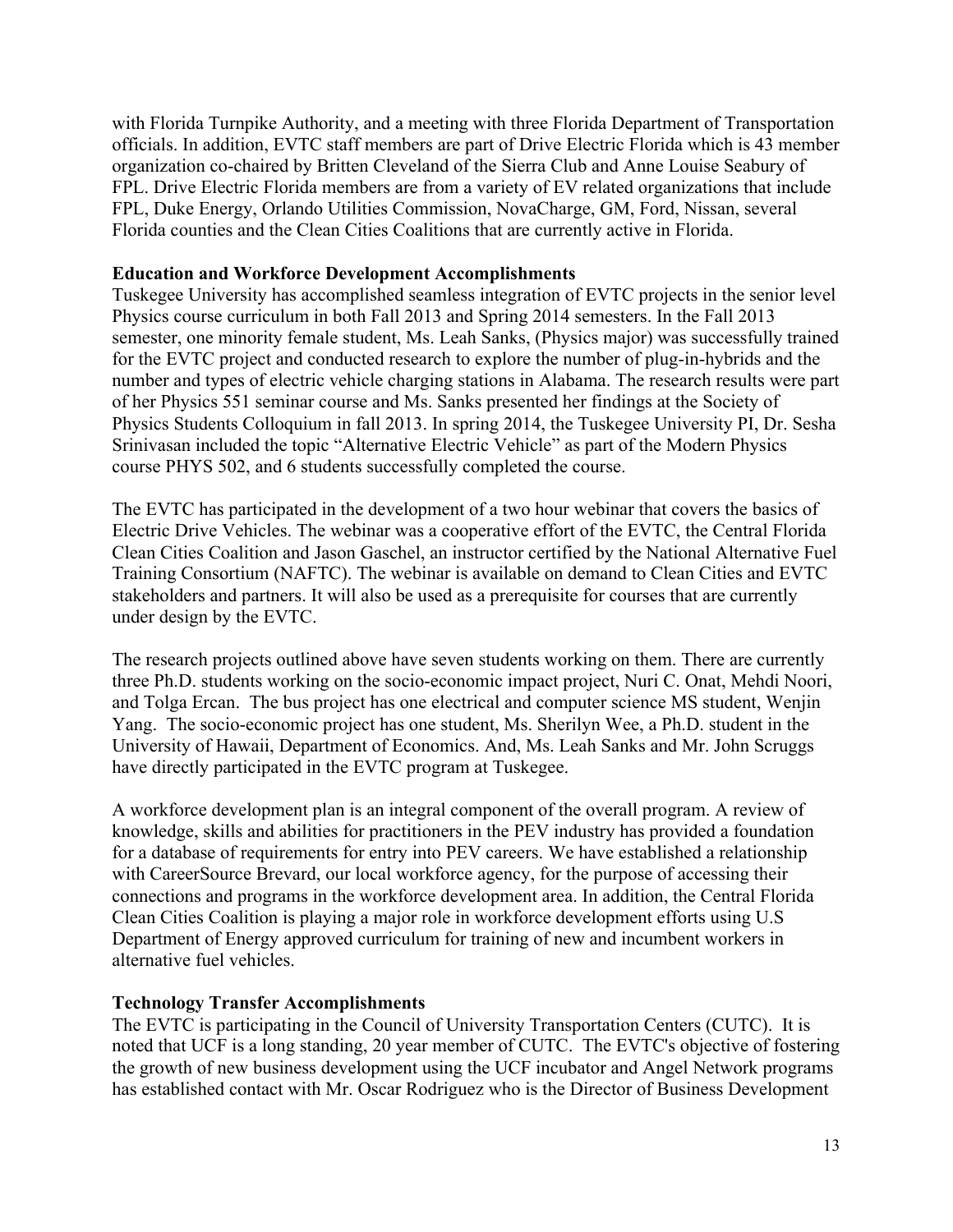for UCF's College of Engineering and Computer Science. As the EVTC program develops, Mr. Rodriguez will be using the EVTC program's results in his business development efforts.

# **Diversity Accomplishments**

STEM (Science Technology Engineering and Mathematics) education especially in minority, under privileged and underrepresented groups is in major crisis. This is because of lack of interest among students, lack of financial support and inadequate laboratory facilities. Tuskegee University in partnership with UCF/FSEC and the University of Hawaii will address the need for STEM based curriculum development, workforce training and outreach to foster and enhance the minority students' graduating in STEM with a focus on an "Electric Vehicle Transportation" concentration. The broader impact of creating the STEM platform for the minority students' via the EVTC will undoubtedly sustain and strengthen the  $21<sup>st</sup>$  Century education and training STEM portfolio of the US. The outcome based on the objectives is to disseminate EVTC course curriculum (undergraduate and graduate level), hands-on training notes, peer reviewed journal publications, conference presentations and proceedings, and most importantly the minority students' population retention in STEM through their participation in the EVTC projects.

STEM activities also included the review of a report released in November 2013 by the National Center for Education Statistics of the U. S. Education Department. This report found that students from 2009 to 2013 taking STEM disciplines had a growth rate of 19.1% as compared to non-STEM disciplines at 8.7% and all disciplines at 11.8%. The report also listed the growth rates for students per STEM major as follows:

- Earth, atmospheric, and ocean sciences -- 39.4%
- Math and computer sciences -- 30.1%
- Engineering -- 23.8%
- Biological and agricultural sciences -- 22.7%
- Physical sciences -- 19.8%
- Psychology --  $19.0\%$
- Social Sciences --  $10.4\%$

Because of the diversity of the EVTC program, its activities can impact all of these majors.

# **Metrics**

Performance metrics for the EVTC project are designed to drive improvement and characterize progress and effectiveness. Because the program is in its initial development stages no metrics have yet been applied. See Metrics section above for the framework of this future activity.

# *What opportunities for training and professional development has the program provided?*

Training and professional development activities have been provided by Tuskegee University and its students and by the electric vehicle webinar (both of these have been previously presented in the Education and Workforce Development Accomplishment section).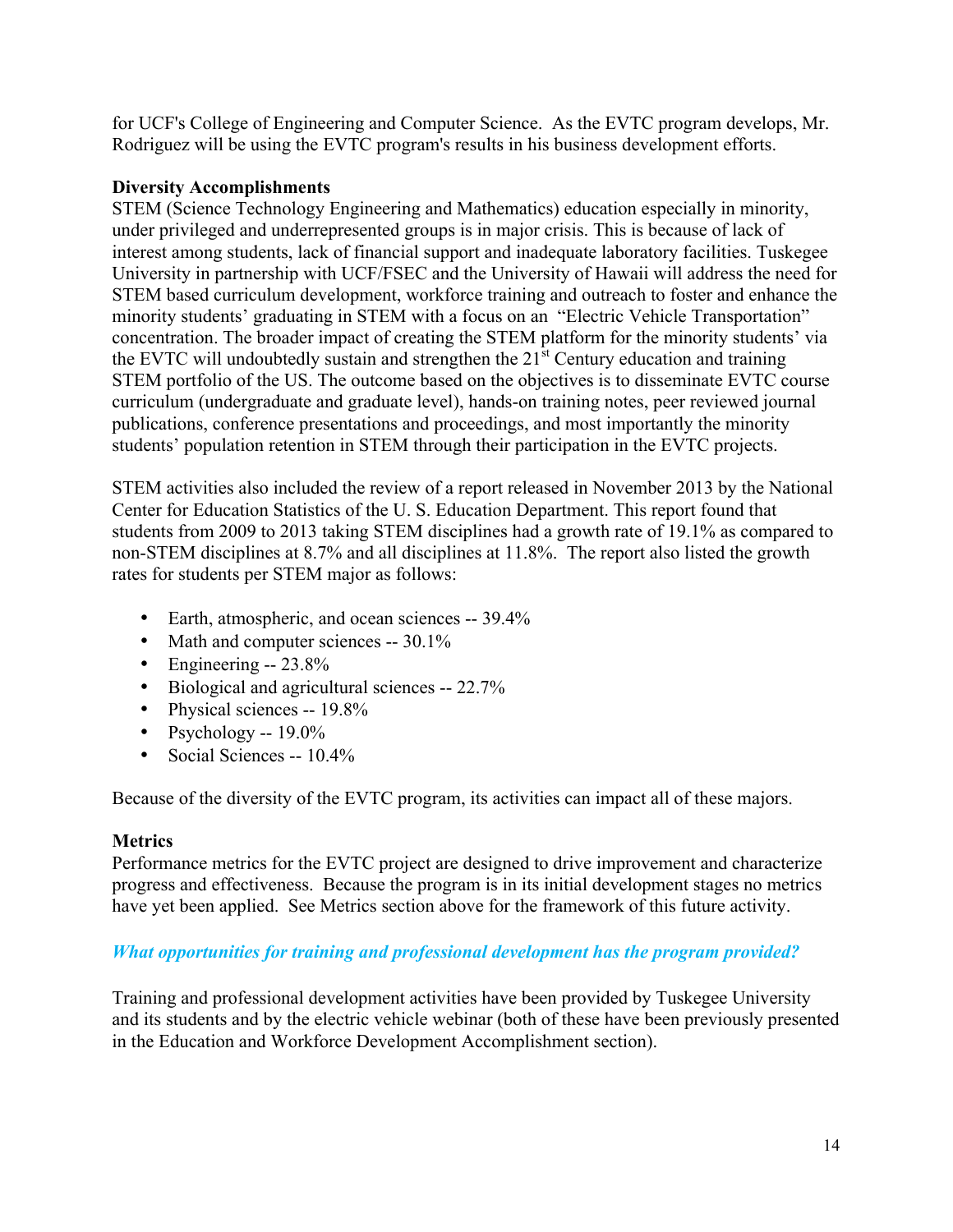# *How have the results been disseminated?*

Two students (Leah Sanks and John Scruggs) developed, with their mentors, a poster which was presented at the UTC Southeastern Regional Conference held at Georgia Tech in March 2014. Based on the EVTC projects, these particular students with other Physics majors have successfully won a Sigma Pi Sigma Undergraduate Research Award and Marsh M. White Outreach Award from Society of Physics Students National Office in Washington DC. Ms. Leah Sanks was also nominated for the Tuskegee Presidents All-STAR Students' Recognition in fall 2013.

Ms. Sanks and Mr. Scruggs also presented their posters at the recently held Joint Annual Research Symposium, Tuskegee University (Feb. 2014) and Alabama Academy of Science 91<sup>st</sup> Annual Meeting, Auburn, University, AL (Mar. 2014).

Two other Outreach activities were conducted this spring 2014 by the Tuskegee University Principle Investigator (PI) and his undergraduate students. Dr. Srinivasan was invited to present his EVTC related demonstrations at the American Association of Physics Teachers Alabama Chapter meeting in Mobile, AL. The students and the PI were invited by the Principal of Booker T. Washington High School in Tuskegee, AL to show case the EVTC project and other Renewable Energy, Hydrogen Fuel Cell Technology demonstrations to high school students. Both events received high levels of recognition. The students and teachers appreciated this outreach and encouraged the PI to conduct future visits.

### **Presentations**

- 1. Electric Vehicle Transportation Center at UCF, UH and Tuskegee Presenters: Richard Raustad (UCF), Sesha S. Srinivasan (Tuskegee)
- 2. Alternative Electric Vehicles. Sesha S. Srinivasan, David L. Block, Prakash C. Sharma. Presenter: Leah Sanks (Tuskegee)

#### **Publications**

- 1. Block, D., & Harrison, J. (January 2014). "Electric Vehicle Sales and Future Projections", EVTC Report Number EVTC-RR-01-14. Cocoa, FL: Florida Solar Energy Center.
- 2. Qin, N., Brooker, P., & Srinivasan, S. (March 2014). "Hydrogen Fueling Station Infrastructure", EVTC Report Number EVTC-RR-02-14. Cocoa, FL: Florida Solar Energy Center.

#### *What do you plan to do during the next reporting period to accomplish the goals?*

The program for the past six months has concentrated on developing the EVTC program and assigning staff and students to the EVTC projects. These 21 projects are presented in the Accomplishments Section. The next six months will see the research activities begin in all of these projects. Evaluation will follow each of the activities. It is also noted that in the 21 projects accomplishments many of them have stated their future activities.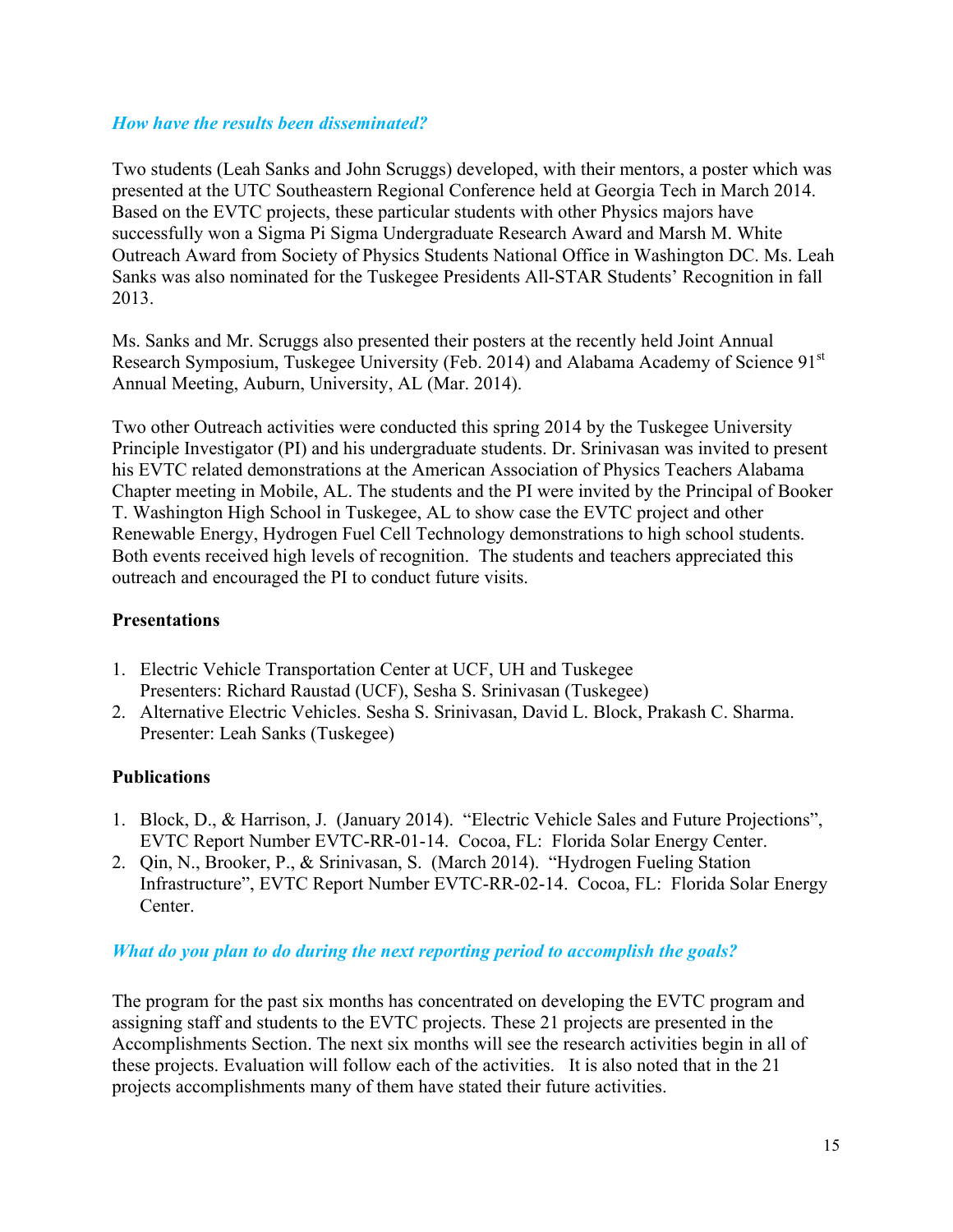With regard to program goals, clearly-defined milestones and deliverables have been established. The EVTC management plan requires quarterly reporting from each partner institution throughout the entire program effort. Adherence to these criteria will be strictly enforced and will be used to monitor and manage project performance.

Tuskegee is planning to work with Alabama Power and the Alabama Department of Transportation (AL-DOT) to enhance the STEM curriculum, education and research training based on EVTC in the coming academic year (Fall 2014-Spring 2015). Basic and applied research at the undergraduate level will be conducted in the summer 2014 and 2015 semesters.

# **II. Products**

# *List of products resulting from the program during the reporting period.*

1. EVTC web site: The EVTC web site was developed to provide researchers and interested parties detailed information on this project. The site includes a listing of the current research projects being conducted as well as educational information, technology transfer, news and events, publications, and resources applicable to the overall EVTC project. The site can be accessed at http://evtc.fsec.ucf.edu/index.htm.

2. Transportation Research Board of the National Academies Research in Progress (RiP) Database submissions: Project inputs were made to the RiP data base for twenty-two projects. This included the overall EVTC project as well as the twenty-one specific research projects. The projects are now available on the RiP database for interested parties.

3. Four EVTC personnel attended the University Transportation Center (UTC) Conference for the Southeastern Region at Georgia Tech Global Learning Center on March 24 and 25, 2014. In addition to the introductory presentation provided at the beginning of the conference, a more detailed overview of the EVTC was presented to participating UTC representatives. A poster session, presented by Tuskegee University, provided information on electric vehicles and electric vehicle supply equipment.

4. A final project research report was developed on Project #5, Electric Vehicle Sales and Future Projections: The report has been posted to the respective Project RiP entry and also on the EVTC web site. The report can be accessed at http://evtc.fsec.ucf.edu/publications/index.html.

5. A semi-annual project report on Project 10, Hydrogen Fueling Station Infrastructure, has been completed. The report can be accessed at http://evtc.fsec.ucf.edu/publications/index.html.

6. An electric vehicle webinar has been developed by both the EVTC and Clean Cities programs. The webinar is completed, is two hours in length and covers the topics of environmental effects, hybrid vehicles, alternative fuel vehicles and electric vehicles (http://www.fsec.ucf.edu/en/education/cont\_ed/brevardwf/index.htm).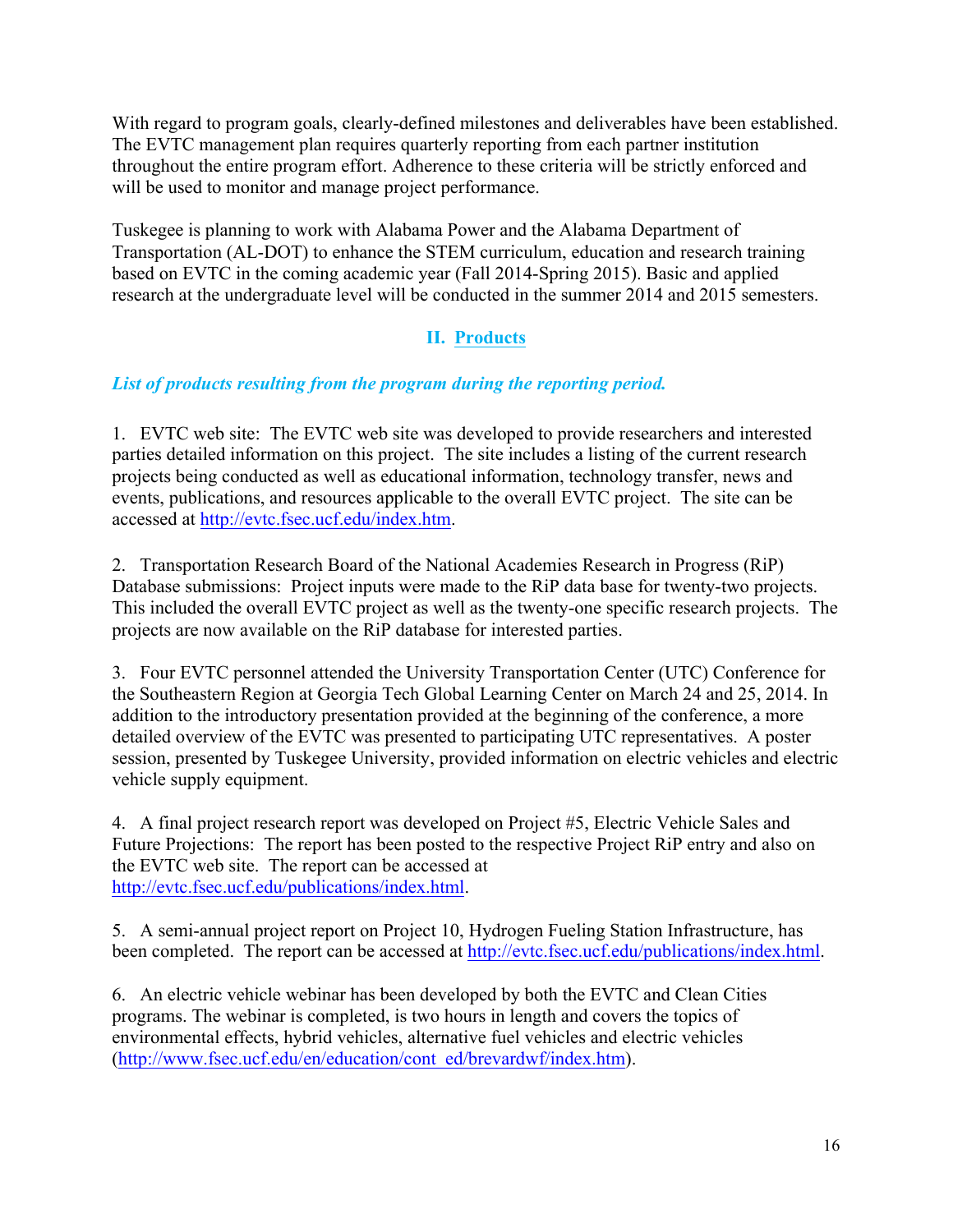# **III.Participants & Collaborating Organizations**

### *What organizations have been involved as partners?*

The three universities of the EVTC are:

**1. University of Central Florida --**The lead for the EVTC is the University of Central Florida (UCF) which is the second largest university in the nation by enrollment. The three active participants within UCF are:

- Florida Solar Energy Center (FSEC) -- FSEC is Florida's energy research and education institute, and it is the largest and most active state-supported renewable energy and energy efficiency research organization in the U.S. FSEC's programs are nationally and internationally recognized. FSEC also has the distinction of serving as the Coordinator of the U.S. DOE-funded Central Florida Clean Cities Coalition since 1997. Activities include facilitating the adoption of alternative fuel vehicles (AFVs); assisting in the development of AFV infrastructure; conducting public education and outreach programs; organizing and hosting stakeholder meetings and events; and, providing technical assistance and special training to early adopters of AFVs.
- Civil, Environmental and Construction Engineering--UCF's Civil and Environmental Engineering Department is a subcontractor to the DOT National Center for Transportation System Performance and Management, a Tier 1 University Transportation Center, led by the Georgia Institute of Technology. The UCF Center-related activities involve modeling and computer simulations and K-12 education and STEM initiatives that are conducted in cooperation with the College of Engineering Diversity Office.
- Electrical and Computer Engineering--UCF's Electrical Engineering and Computer Science Department has a national reputation in autonomous vehicle technology and has developed successful R&D collaborations with Lockheed Martin, SAIC, L-3 Communication, and United Technologies Corp.

**2. University of Hawai'i at Manoa --** The University of Hawai'i at Manoa (UH) is the flagship campus of the University of Hawai'i System. Within UH Manoa, the Hawai'i Natural Energy Institute (HNEI) is an organized research unit that performs research, conducts testing and evaluation, and manages public-private partnerships across a broad range of renewable and enabling technologies to reduce the State of Hawai'i's dependence on fossil fuel. HNEI conducts research in the areas of alternative fuels; renewable power generation technologies; energy efficiency; electrochemical power systems; and systems integration/energy security. HNEI has tenure track and non-tenure track faculty, allowing substantial flexibility in realigning research efforts with current state and national priorities.

**3.Tuskegee University** -- Tuskegee University is a national, independent, and state-related institution of higher learning. Tuskegee University's entities involved in the EVTC program are the Department of Physics and College of Engineering. Physics programs include electric and alternative fuel vehicle transportation, renewable energy, hydrogen storage, photocatalysis, nanotechnology, biomedical research, computation and modeling, density functional theory,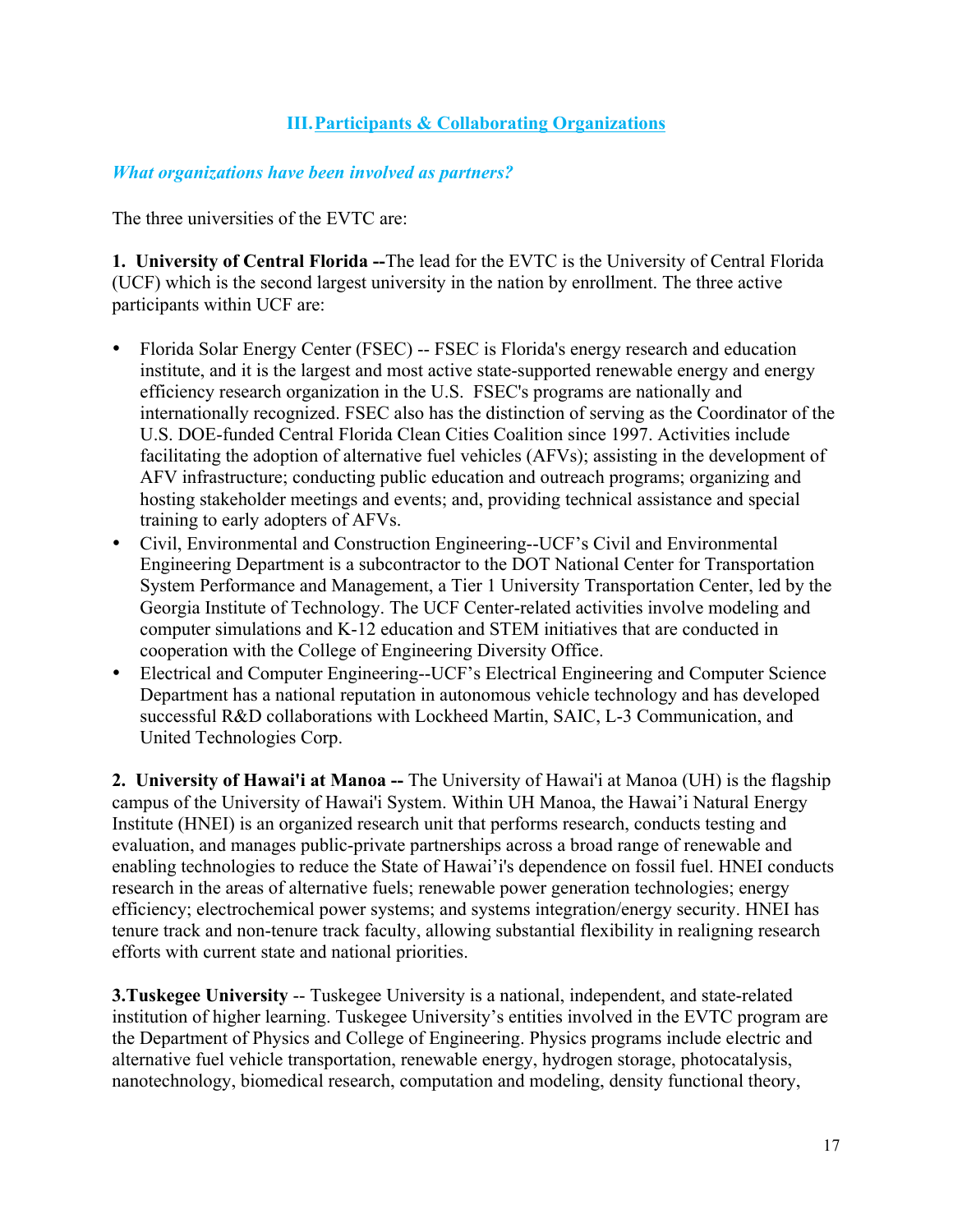solid-state theory, pedagogic research and education. Tuskegee University will also receive support from its Alabama Clean Fuels Coalition (ACFC).

# *What organizations have been involved as collaborative partners?*

Industry collaboration efforts have centered on establishing partnerships in areas that have EVTC related projects. These projects and the collaborative partners are:

**1. Identify and Analyze Policies that Impact the Acceleration of Electric Vehicle Adoption (Project 2)** 

This project will work with Drive Electric Florida which is 43 member organization cochaired by Britten Cleveland of the Sierra Club and Anne Louise Seabury of Florida Power and Light. Members are from a variety of EV related organizations that include FPL, Duke Energy, Orlando Utilities Commission, NovaCharge, GM, Ford, Nissan, several Florida counties and the Florida Clean Cities Coalitions.

- **2. Electric Vehicle Charging Technologies and Analysis (Project 3)** Partners are: Helda Rodriguez, President, NovaCharge Inc.
- **3. Battery Technologies for Mass Deployment of Electric Vehicles (Project 8)** Tony Markel, National Renewable Energy Laboratory
- **4. Electric Vehicle Grid Experiments and Analysis (Project 10)** Ken Srebnik, Russell Vare, Nissan-USA, and Tony Markel, National Renewable Energy Laboratory
- **5. Optimal Charging Scheduler for Electric Vehicles on the Florida Turnpike (Project 13**) – Florida Turnpike Authority. Partners are: Thomas Wilke , Manager, Environmental Management Office, Florida Turnpike Headquarters
- **6. Electric Vehicle Bus Systems (Project 14)** Tallahassee StarMetro Bus Authorities Partners are: Ralph Wilder, StarMetro Transit Agency, Tallahassee, FL, Steve Clermont, Project Management, Technical Assistance, Data Collection and Analysis Center for Transportation and the Environment (CTE), Atlanta, GA, Leslie Eudy, Hydrogen Technologies and Systems Center, Hydrogen Technology Validation, National Renewable Energy Laboratory
- **7. Develop EVTC Partnerships with Industry, Utilities, and Governmental Agencies (Project 23)** – Meeting with three Florida Department of Transportation officials. Tom Percival Jr., Manager, Environmental Management Office Florida Turnpike Headquarters, Daryll Dockstader, Research Program Coordinator, Florida Department of Transportation, Robert McDaniel, SunRail Public Transportation Specialist, George A. Hutchinson, Senior Director, Power and Energy Solutions, Concurrent Technologies Corporation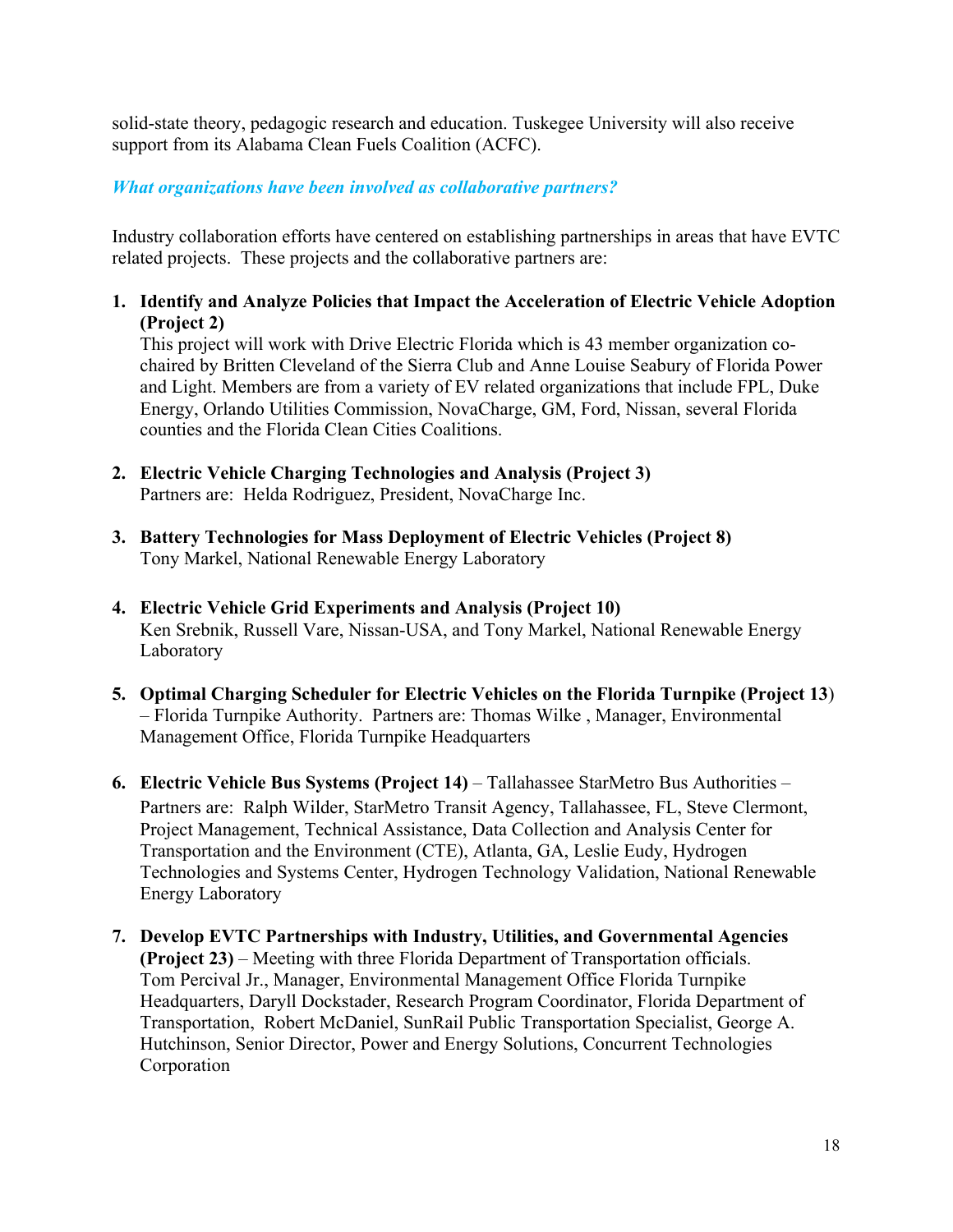- **8. Tech Transfer to Foster Business Development using UCF Incubation Program and Angel Network (Project 24)** – Meeting with UCF Rosen College of Hospitality Management, Robertico Croes, Professor & Chair, Rosen College of Hospitality Management, UCF, Jill Fjelstul, Associate Professor, Rosen College of Hospitality Management, UCF, Alan Fyall, Orange County Endowed Professor of Tourism Marketing, Rosen College of Hospitality Management, UCF
- **9. Technology Transfer and Research -- U.S. DOE-funded Central Florida Clean Cities Coalition** – UCF/FSEC has served as the Coordinator of the U.S. DOE-funded Central Florida Clean Cities Coalition since 1997. The Clean Cities Coalition represents 35 alternative fuels related organizations and its activities include facilitating the adoption of alternative fuel vehicles (AFVs); assisting in the development of AFV infrastructure; conducting public education and outreach programs; organizing and hosting stakeholder meetings and events; and, providing technical assistance and special training to early adopters of AFVs.

# **IV.Changes/Impact**

Although not yet implemented, an important impact of the emerging battery technology task will be the development of two websites that enhance the ability of researchers to obtain information regarding the state-of-the-art in battery chemistries. To this end, a battery chemistry website is planned that will follow the model of Hydpark, a DOE website that has collected information on metal-hydride storage over the past several years (see

http://www.hydrogenmaterialssearch.govtools.us/). The battery chemistry website will focus on the various components of batteries and the current research in the field, summarizing their performance metrics and limitations. A second effort for information dissemination is to compile information regarding safety standards for li-ion batteries into a single website.

# **V. Changes/Problems**

There are no changes or anticipated problems in the EVTC developed programs.

# **VI.Special Reporting Requirements**

The following table presents a listing of the EVTC projects with the responsible university and principle investigator. The table also includes the other associated activities such as education, STEM, etc.

| <b>Ongoing EVTC-Funded Research Projects</b>                                                 |                    |                           |  |  |  |
|----------------------------------------------------------------------------------------------|--------------------|---------------------------|--|--|--|
| <b>Project Title</b>                                                                         | Lead<br>University | Principal<br>Investigator |  |  |  |
| Implications of Electric Vehicle Penetration on Federal and State<br><b>Highway Revenues</b> | <b>UCF</b>         | Kevin Schleith            |  |  |  |
| Identify and Analyze Policies that Impact the Acceleration of<br>Electric Vehicle Adoption   | <b>UCF</b>         | Colleen Kettles           |  |  |  |